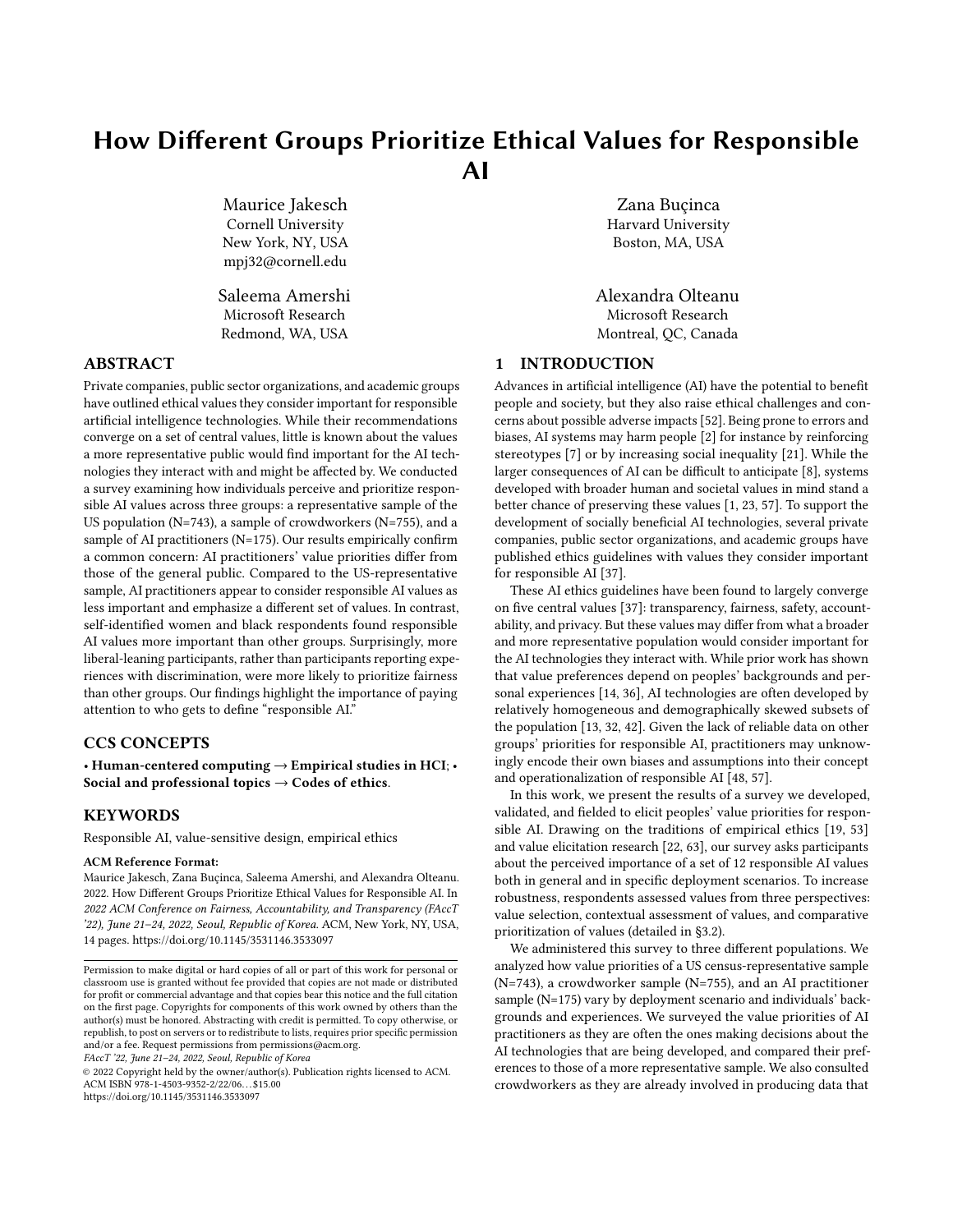AI systems are evaluated on to explore the feasibility of involving them in the ethical assessment of AI systems as well.

Our results provide evidence that responsible AI values are perceived and prioritized differently by different groups. AI practitioners, on average, rated responsible AI values less important than other groups. At the same time, AI practitioners prioritized fairness more often than participants from the US-census representative sample who emphasized safety, privacy, and performance. We also find differences in value priorities along demographic lines. For example, women and black respondents evaluated responsible AI values as more important than other groups. We observed the most disagreement in how people traded-off fairness with performance. Surprisingly, participants reporting past experiences of discrimination did not prioritize fairness more than others, but liberal-leaning participants prioritized fairness more than conservative-leaning participants.

Our results highlight the need for AI practitioners to contextualize and probe their ethical intuitions and assumptions. The empirical approach to AI ethics explored in this study can help to increase the context sensitivity of the responsible AI development process. However, as we elaborate in the discussion, opinion research can inform ethical decision-making, but cannot replace sound ethical reasoning.

#### 2 BACKGROUND

Our study draws on prior work on responsible AI, value sensitive design [\[23\]](#page-10-5), empirical ethics [\[53\]](#page-11-4), value elicitation [\[22,](#page-10-12) [63\]](#page-11-5), and standpoint theory [\[36\]](#page-10-8).

## 2.1 AI ethics guidelines and value-sensitive design

Science and technology studies theorize that computing technologies incorporate a tacit understanding of human nature [\[70\]](#page-11-6). Algorithms are described as value-laden artifacts [\[48\]](#page-11-3) that encode developer assumptions, including ethical and political values [\[57\]](#page-11-1). From this perspective, a product team that decides to maximize the chance that a disease detection system will recognize a disease at the cost of increasing false alarms prioritizes certain values over others. Past work has shown that machine learning development and research often narrowly focus on technical values such as accuracy, efficiency, and generalization [\[6,](#page-10-13) [54\]](#page-11-7). In contrast, proponents of value-sensitive design [\[23,](#page-10-5) [24\]](#page-10-14), reflective design [\[64\]](#page-11-8), and critical technical practice [\[1\]](#page-10-4) advocate that AI systems should be designed with broader human and societal values in mind.

What values developers of responsible AI systems should emphasize remains a key question. Some argue these values should be naturally embedded in an organization's culture [\[57\]](#page-11-1). Several organizations have also published guidelines describing what values they believe AI systems should embody. Jobin et al. [\[37\]](#page-10-6) found these guidelines to converge around central values, but differ in how they construe these values and concepts. Critics note that reliable methods to translate values into practice are often missing [\[51,](#page-11-9) [57\]](#page-11-1). Some also argue that statements of high-level values and principles are too ambiguous and may gain consensus simply by masking the complexity and contending interpretations of ethical concepts [\[69\]](#page-11-10). For example, people may agree on the importance of fairness, but

"fairness" in and by itself has little to say about what is fair and why [\[5\]](#page-10-15).

Our study validates and contextualizes value priorities outlined in AI ethics guidelines. To date, there is little empirical data on values a broader and more representative public finds important for the AI technologies they interact with. Our empirical approach to AI ethics probes for possible blind spots in AI practitioners' and researchers' assumptions.

## 2.2 Empirical studies of human values and AI ethics

Eliciting people's values is a central pursuit in the social sciences [\[22\]](#page-10-12). Economists explain choices in the marketplace based on value theory, sociologists seek to understand which values are held by a community and how they change. Psychologists use value elicitation for therapy and counsel, and empirical ethicists enhance the context-sensitivity of their arguments by combining social scientific methods with ethical reasoning [\[53\]](#page-11-4). While drawing normative conclusions from empirical results is difficult, empirical data on ethical preferences can inform decision making [\[53\]](#page-11-4).

Several studies have examined people's ethical intuitions concerning AI technologies. In the "moral machine" experiment, Awad et al. [\[2\]](#page-10-0) generated a variety of moral dilemmas a self-driving car might find itself in and ask participants which course of action they recommend. They report significant cross-cultural differences in ethical preferences correlated with modern institutions and cultural traits. Hidalgo et al. [\[31\]](#page-10-16) explored how people judge humans and machines differently when they make mistakes. They found that people tend to forgive machines more in scenarios with high intentionality. Similarly, Malle et al. [\[47\]](#page-11-11) compared how people apply moral norms to humans versus robots. Most related to the empirical study of responsible AI values, Saxena et al. [\[60\]](#page-11-12) have compared public perceptions of different fairness paradigms. Similarly, Grgic-Hlaca et al. [\[28\]](#page-10-17) and Pierson [\[55\]](#page-11-13) have studied which features people find fair to include in a prediction algorithm. They found substantial disagreement among participants [\[28\]](#page-10-17), with e.g., women being less likely to include gender as a feature in a course recommendation algorithm if this might result in female students seeing fewer recommendations for science courses [\[55\]](#page-11-13).

Going beyond previous work, we develop a responsible AI value survey to explore what values people find most important for responsible AI. Where previous studies have elicited preferences concerning specific technical implementations with convenience samples, we provide a first high-level perspective on a representative public's priorities for the AI system they interact with and might be affected by.

## 2.3 The impact of individual background & of context on how values are prioritized

Feminist empiricists and standpoint theorists argue that knowledge is achieved from a particular standpoint [\[71\]](#page-11-14) and that social location systematically influences our experiences and decisions [\[36\]](#page-10-8). They hold that homogeneous communities are prone to false consensus effects [\[59\]](#page-11-15) where individuals believe that the collective opinion of their own group matches that of the larger population. In homogeneous communities, inaccurate assumptions or biases can be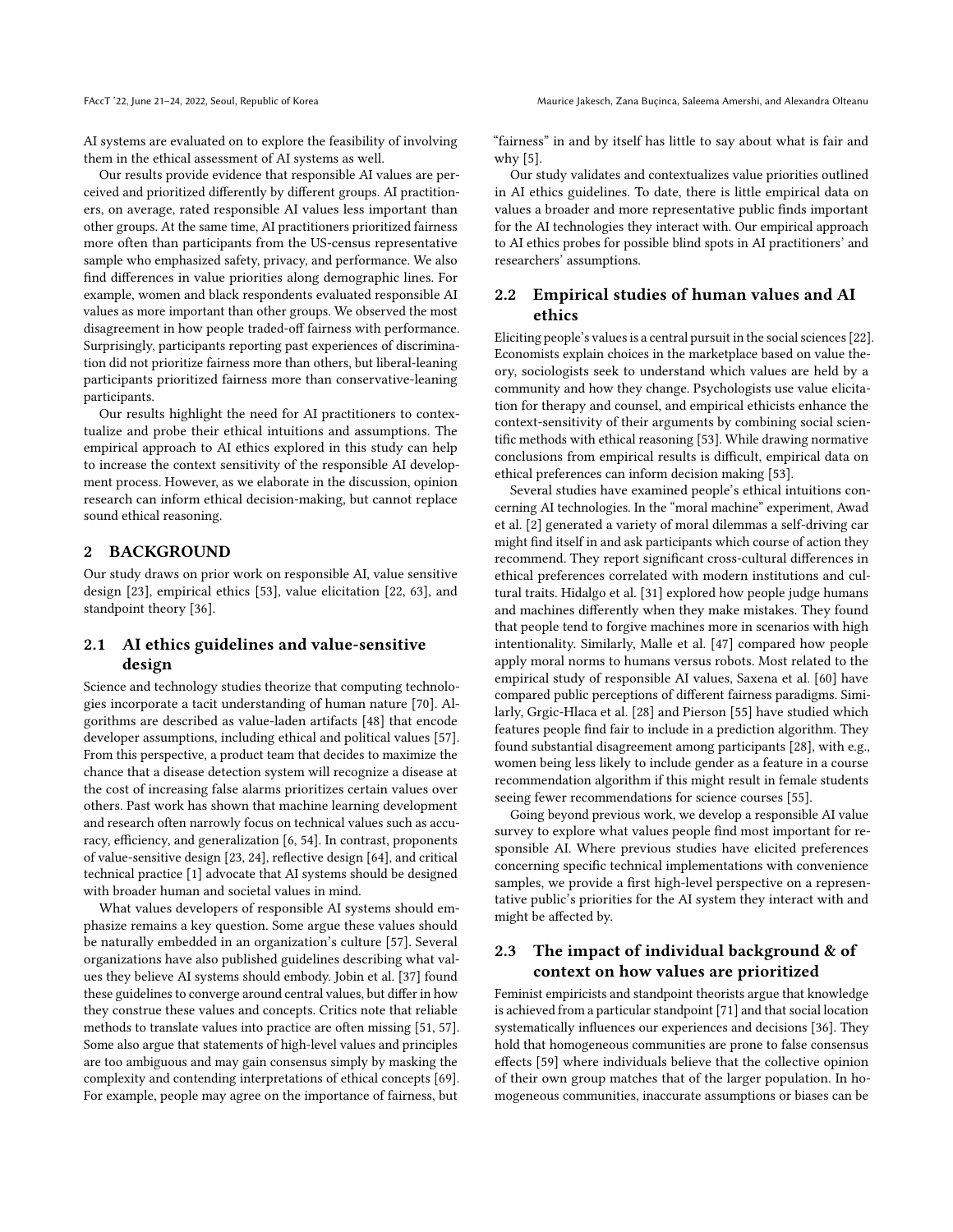hard to recognize and correct [\[8,](#page-10-3) [36\]](#page-10-8). In communities comprised of individuals with diverse values and experiences, however, how assumptions influence reasoning becomes more visible [\[36,](#page-10-8) [45,](#page-11-16) [58\]](#page-11-17). Including historically underrepresented groups, in particular, may lead to rigorous critical reflection as their experiences may facilitate the identification of problematic background assumptions [\[36\]](#page-10-8).

Demographics and experiences not only affect background assumptions [\[18\]](#page-10-18), but also shape people's values and ethical preferences [\[25,](#page-10-19) [27\]](#page-10-20). Rather than stemming from overarching belief systems, values often arise through particular social practices in a specific context [\[46\]](#page-11-18). As such, ethical intuition is contextual and socially situated [\[14\]](#page-10-7). For instance, what's fair to some people may seem unfair to others [\[43\]](#page-11-19), and some people value privacy and autonomy more than others [\[69\]](#page-11-10). The population of AI practitioners is demographically skewed [\[13,](#page-10-9) [32,](#page-10-10) [42\]](#page-11-2) with e.g., women and black people being underrepresented [\[16\]](#page-10-21). With their specific demographics and experiences, AI practitioners may bring their own preferences to what it means for AI to be "responsible" or "ethical", such as a bias towards deployment [\[40\]](#page-10-22). Responsible AI technologies developed within homogeneous communities may fail to account for the experiences and needs of various groups, so it remains crucial to scrutinize who gets to define AI ethics [\[38\]](#page-10-23).

By surveying representative population samples about their priorities for responsible AI, we seek to validate the value prioritization in AI ethics frameworks. We explore the social relativity of responsible AI values to provide grounds for more critical reflection about possibly inaccurate assumptions and false consensus effects.

#### 3 METHODS

To study how people perceive and prioritize responsible AI values, we combine instruments from value elicitation research [\[22\]](#page-10-12) with the concepts and principles found in AI ethics guidelines [\[37\]](#page-10-6). We fielded an iteratively developed online survey with 743 censusrepresentative participants, 755 crowd workers, and 175 AI practitioners.

## 3.1 Survey development

We adapted the Schwartz Value Survey [\[61,](#page-11-20) [62\]](#page-11-21) to apply it to responsible AI values. The Schwartz Value Survey has been used to study individual and intercultural differences in general human values in over 60 countries [\[63\]](#page-11-5). Based on an inventory of human values, the Schwartz Value Survey asks respondents to self-report which values are most important to them. Respondents rate the importance of each value on a Likert scale while explanations for each value are shown.

Selecting and explaining responsible AI values. To adapt the Schwartz Value Survey to the study of AI ethics, we constructed an inventory of responsible AI values. The responsible AI values we chose for our survey are based on a review of published AI ethics guidelines. We drew on work by Jobin et al. [\[37\]](#page-10-6) finding that AI ethics guidelines commonly refer to transparency, justice & fairness, non-maleficence, accountability, privacy, beneficence, freedom & autonomy, trust, and dignity. To this list, we added system performance, as it is a central value in AI research and development [\[6\]](#page-10-13) that is often used to compare AI models and to make deployment decisions.

As responsible AI values are abstract and participants may not easily understand how they apply in the context of AI technologies [\[11\]](#page-10-24), we provided additional explanations. To formulate explanations for each value, we drew again on existing AI ethics guidelines, including Microsoft's responsible AI principles [\[50\]](#page-11-22), Google's AI Principles [\[26\]](#page-10-25), the Montreal Declaration for the Responsible Development of Artificial Intelligence [\[52\]](#page-11-0), the Deloitte AI ethics guide [\[15\]](#page-10-26), IBM's Principles for Trust and Transparency [\[35\]](#page-10-27), and the EU's Ethics guidelines for trustworthy AI [\[67\]](#page-11-23).

We tested and iterated on different explanations of responsible AI values in four crowdsourcing pilot studies  $(N_1=40, N_2=80, N_3=40, N_4=80)$  $N_4$ =160). Each pilot asked participants whether they understood an explanation through both Likert scales and open-ended responses. Based on the pilot results, we substituted "non-maleficence" with "safety" and "beneficence" with "social good," as the former were not well-understood by participants. We also explicitly referred to "human autonomy" to avoid confusion with autonomous cars and robots. Finally, we did not include "trust" as it appeared overly general and overlapped with other values such as transparency and accountability.

We phrased the explanations in simple, non-technical language, all following the same structure. Each explanation starts with a sentence describing what a system embodying the value would do, followed by an example of steps developers might take to realize a value, e.g.: "An AI system that respects people's autonomy avoids reducing their agency. Developers of autonomy-preserving AI systems ensure, as far as possible, that the system provides choices to people and preserves or increases their control over their lives." By complementing a general definition with specific operationalizations of a value, the framing provides a tangible understanding of the value while maintaining a degree of generality. See Appendix [A.2](#page-11-24) for a complete list of the explanations we used in our survey.

Identifying pairs of possibly conflicting responsible AI values. In addition to assessments of values themselves, we asked participants about their preferences in cases of conflicting values [\[4\]](#page-10-28). For example, ensuring fairness might require collecting additional sensitive data, potentially diminishing privacy. To identify value conflicts, we searched for mentions of conflicts in the literature for each pair of values in the responsible AI value inventory. We found prior discussions of trade-offs between privacy & performance [\[3,](#page-10-29) [66\]](#page-11-25), fairness & privacy [\[3,](#page-10-29) [20\]](#page-10-30), fairness & performance [\[12,](#page-10-31) [56\]](#page-11-26), safety & transparency [\[10,](#page-10-32) [33,](#page-10-33) [49\]](#page-11-27), and autonomy & safety [\[44\]](#page-11-28). We combined the value explanations developed above to introduce the conflicts to participants, e.g. "The developers realize that minimizing the collection of sensitive data (ensuring privacy) may make the system's predictions less accurate (reducing performance). Should they prioritize privacy or performance?"

Constructing hypothetical AI deployment scenarios. We used hypothetical scenarios to make value assessments more tangible and to elicit judgments in specific contexts. We produced four hypothetical deployment settings validated through two pilot studies ( $N_1$ =180,  $N_2$ =160). To design these scenarios, we selected 25 AI systems people may have encountered in everyday settings starting with a list of general AI use cases [\[17\]](#page-10-34). We developed short explanations of these use cases and asked pilot participants whether they found them understandable and relatable. Based on the pilot results,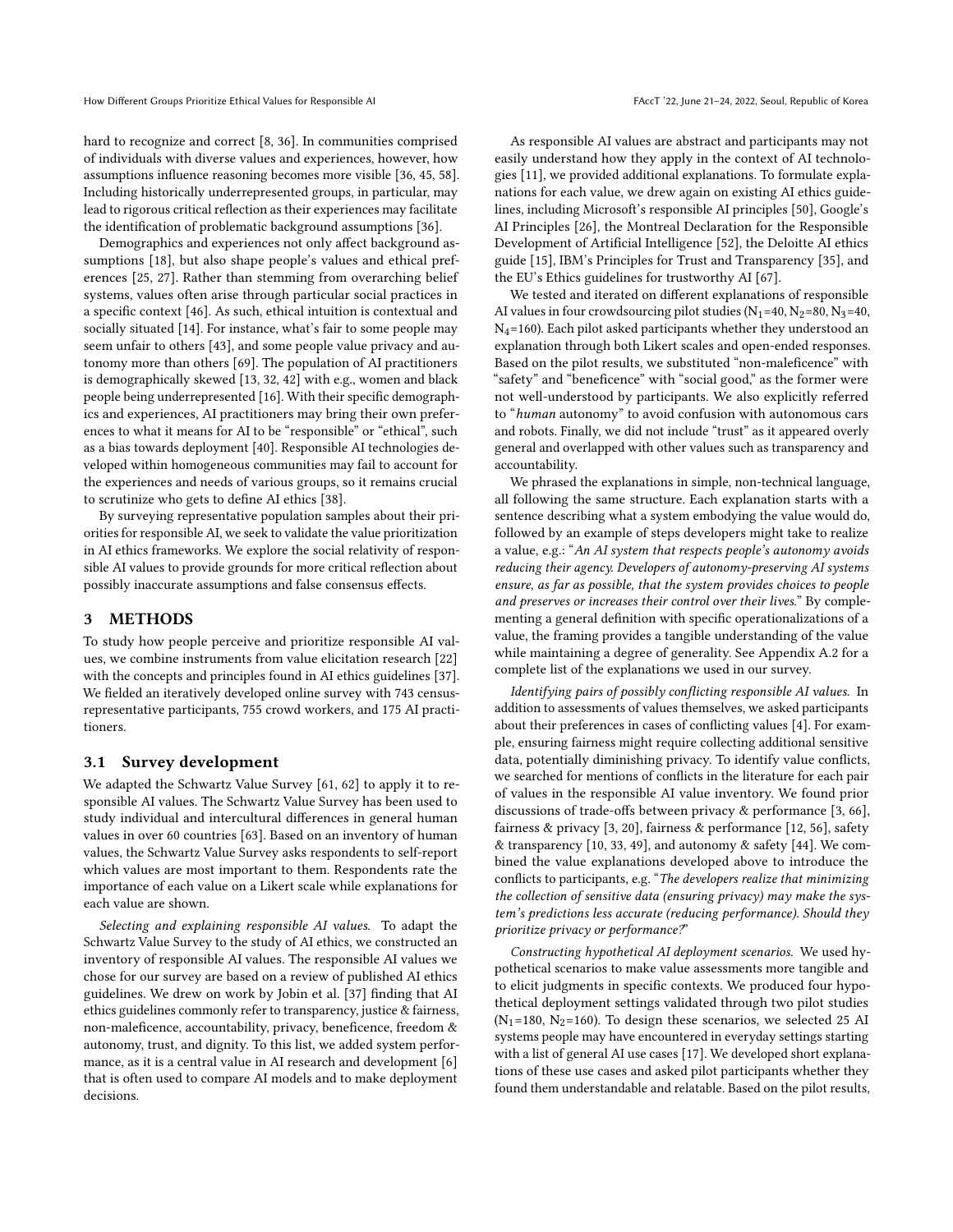FAccT '22, June 21-24, 2022, Seoul, Republic of Korea Maurice Jakesch, Zana Buçinca, Saleema Amershi, and Alexandra Olteanu

<span id="page-3-0"></span>What ethical ethical values do you think are most important for AI systems?





Fairness: A fair AI system treats all people equally. Developers of fair AI systems ensure that the system works equally well for everyone and that it does not reinforce biases or stereotypes.

A medical clinic uses an AI system that scans patients' medical records to predict whether a patient has a particular disease. Thousands of patients' treatment plans are automatically adjusted based on the output of this AI system.



How important is it that the system is safe? A safe AI system performs reliably and safely. Developers of safe AI systems implement strong safety measures. They anticipate and mitigate, as far as possible, physical, emotional, and psychological harms that the system might cause.

| Not at all<br>important | Slightly<br>important | Important | Verv<br>important | Extremely<br>important |  |
|-------------------------|-----------------------|-----------|-------------------|------------------------|--|
|-------------------------|-----------------------|-----------|-------------------|------------------------|--|

A bank uses an AI system that scans loan applicants' data to predict whether they are likely to repay a loan. Thousands of loan applications are automatically rejected based on the output of this AI system.



What kind of AI system is described in this scenario? Please confirm your understanding of the system by selecting the correct response below.

A movie streaming company uses an AI system that scans users' data to predict which other movies they would enjoy seeing. A list of recommended movies is automatically shown to thousands of users based on the output of this AI system.



The developers realize that making the system's predictions possibly accurate (ensuring performance) may require the collection of additional sensitive data (reducing privacy). Should they prioritize performance or privacy?

| Definitely<br>performance | Probably<br>performance | Undecided | Probably<br>privacy | Definitely<br>privacy |  |
|---------------------------|-------------------------|-----------|---------------------|-----------------------|--|
|                           |                         |           |                     |                       |  |

### Figure 1: Overview of the main survey components. Participants first completed a value selection task (1). After confirming the understanding of the respective deployment scenario (S), they evaluated how the importance of values in context (2). Finally, participants indicated how they would prioritize values when they are in conflict (3).

we further refined the scenarios and kept only the 10 scenarios that were most easily understood by pilot participants. The second pilot then asked participants which scenarios they understood best and whether the AI system's decisions were highly consequential. Based on the responses, we selected two well-understood high-stake and low-stake scenarios for the study:

- (a) Medical: An AI system used by a medical clinic to predict whether a patient has a disease (high-stake)
- (b) Banking: An AI system used by a bank to predict whether an applicant will repay a loan (high-stake)
- (c) Marketing: An AI system used by a marketing company to match ads to viewers (low-stake)

(d) Streaming: An AI system used by a streaming company to recommend movies to users (low-stake)

Each scenario states the entity controlling the AI system and the type of data the system is using. It then elaborates what predictions are being made and what actions are being taken based on the prediction, e.g.: "A medical clinic uses an AI system that scans patients' medical records to predict whether a patient has a particular disease. Thousands of patients' treatment plans are automatically adjusted based on the output of this AI system." The full list of scenarios is included in Appendix [A.4.](#page-12-0)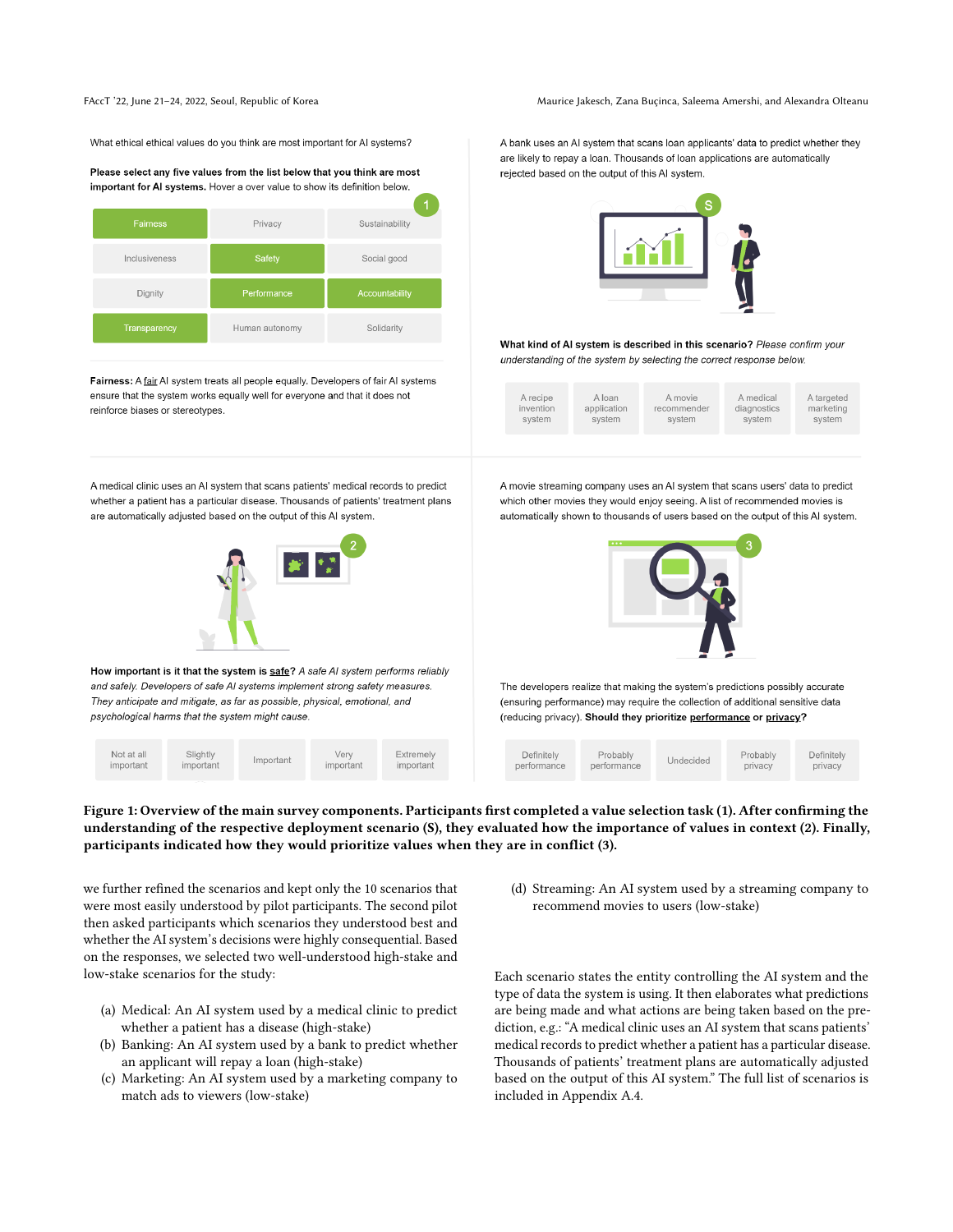How Different Groups Prioritize Ethical Values for Responsible AI FACCT '22, June 21-24, 2022, Seoul, Republic of Korea

#### <span id="page-4-0"></span>3.2 Survey procedure

After providing informed consent, participants received a high-level introduction both covering the general goals of AI and noting the complex decision-making involved in the AI system development beyond technical challenges (see Appendix [A.1\)](#page-11-29). Figure [1](#page-3-0) illustrates the subsequent survey steps which combined three value elicitation tasks: (1) value selection—select five responsible AI values (out of the 12) that are deemed most important in general, (2) contextual assessment—evaluate the perceived importance of seven central responsible AI values (transparency, fairness, safety, accountability, privacy, autonomy, and performance) in a specific deployment setting, and (3) comparative assessment—recommend what product teams should do when values are in conflict.

Participants selected the five most important values for AI systems in general, with explanations displayed when a value was hovered over. They then read the first scenario and confirmed their understanding of the deployment setting. Overall, participants encountered four scenarios. In scenarios 1 and 2, participants indicated how important they thought three responsible AI values were in the given situation on a 5-point Likert scale. In scenario 3, participants evaluated one more value and then two value conflicts by indicating which value they thought should be prioritized in the given situation. Finally, they evaluated three value conflicts in the fourth and last scenario. For every rating, participants were given the option to explain their choices.

After completing the rating tasks, participants indicated their familiarity with machine learning, user research, and their personal experiences with discrimination. We selected these experiential correlates based on the hypothesis that personal experience might inform ethical preferences [\[14\]](#page-10-7). For example, user researchers may have learned to empathize with users, whereas respondents trained in ML may have better insight into the technical constraints of responsible AI. We also asked participants to report their gender identity, age, ethnicity, political views, sector of work, and highest level of education. Again, these demographic correlates were selected to explore to what extent social location influences the perceived importance of responsible AI values [\[36\]](#page-10-8). For all experiential and demographic questions, participants could choose not answer.

#### 3.3 Participant recruitment

To examine how different groups assess responsible AI values, we surveyed three populations:

A US census-representative sample  $(N=743<sub>1</sub>)$  was recruited by Qualtrics to gain insights into how the general population assesses the importance of responsible AI values. The recruitment process combined a variety of methods to minimize biases and performed stratified random sampling to match the US census along gender, age, race, region, and household income. Participant compensation was handled by Qualtrics.

A convenience US-based crowdworker sample  $(N_2=755)$  was recruited via the Clickworker crowdsourcing platform. Participants were US-based and likely previously contributed to the training of AI models by e.g., providing data labels. Each participant received USD 2.8 for a median participation time of 8 minutes. While crowdworkers are not directly involved in the AI development process, their judgments are often a key ingredient to machine learning

systems. We explored whether their assessments could serve as proxies for the ethical intuition of a more representative population.

A sample of AI practitioners  $(N_3=175)$  was recruited through an open call on Twitter ( $N=156$ ) and internal mailing lists ( $N=19$ ) at a large tech company. Our call for participation targeted USbased participants whose work is related to AI/ML. We confirmed their background in the survey, but ultimately rely on self-reported expertise. For the internal mailing lists, we specifically targeted teams doing AI/ML related work. Participants could choose to enter a raffle to win one of five \$50 gift vouchers after study completion. AI practitioners are a relevant population that makes key decisions throughout the AI development process. We explore whether their value judgments differ from those of the more general population.

We had to work with different types of compensation due to differences in respondent type and recruitment method across samples. However, we aimed to provide roughly commensurate compensation across recruitment methods. The study was IRB approved, and we obtained informed consent from all our participants.

#### 3.4 Data quality control

To counterbalance ordering effects, the arrangement of scenarios, values, and conflict questions was randomized. In addition, the order of response options was randomly flipped per participant. For the conflict questions, we also randomized the internal order of the conflict, e.g. fairness vs. performance was inverted to performance vs. fairness. A pop-up window asked participants to slow down whenever they attempted to submit responses in under 3 seconds per survey page to deter spammers and inattentive participants. The four scenario introductions throughout the survey served as attention and comprehension checks for our participants. We removed all participants that had failed more than one attention check from our analysis to increase response quality, reducing the relevant samples to  $N_1$ =516,  $N_2$ =607,  $N_3$ =140 respectively.

## 4 RESULTS

## 4.1 What values are deemed as most important in general?

In Task 1, participants selected five values they deemed most important for AI systems out of an inventory of 12 responsible AI values (Figure [2\)](#page-5-0). 76% of respondents from the US-census representative sample selected safety among the top 5 responsible AI values. Over 60% of participants in this representative panel also selected performance, privacy, and accountability among the most important values. Respondents from the crowdworker sample selected accountability less often, but their preferences were largely consistent with those from the US-census representative sample. AI practitioners' preferences were less focused. Compared to the US-census representative sample, practitioners selected humanist values such as fairness, inclusiveness, dignity, and solidarity more often and were less likely to select safety and performance among the most important values.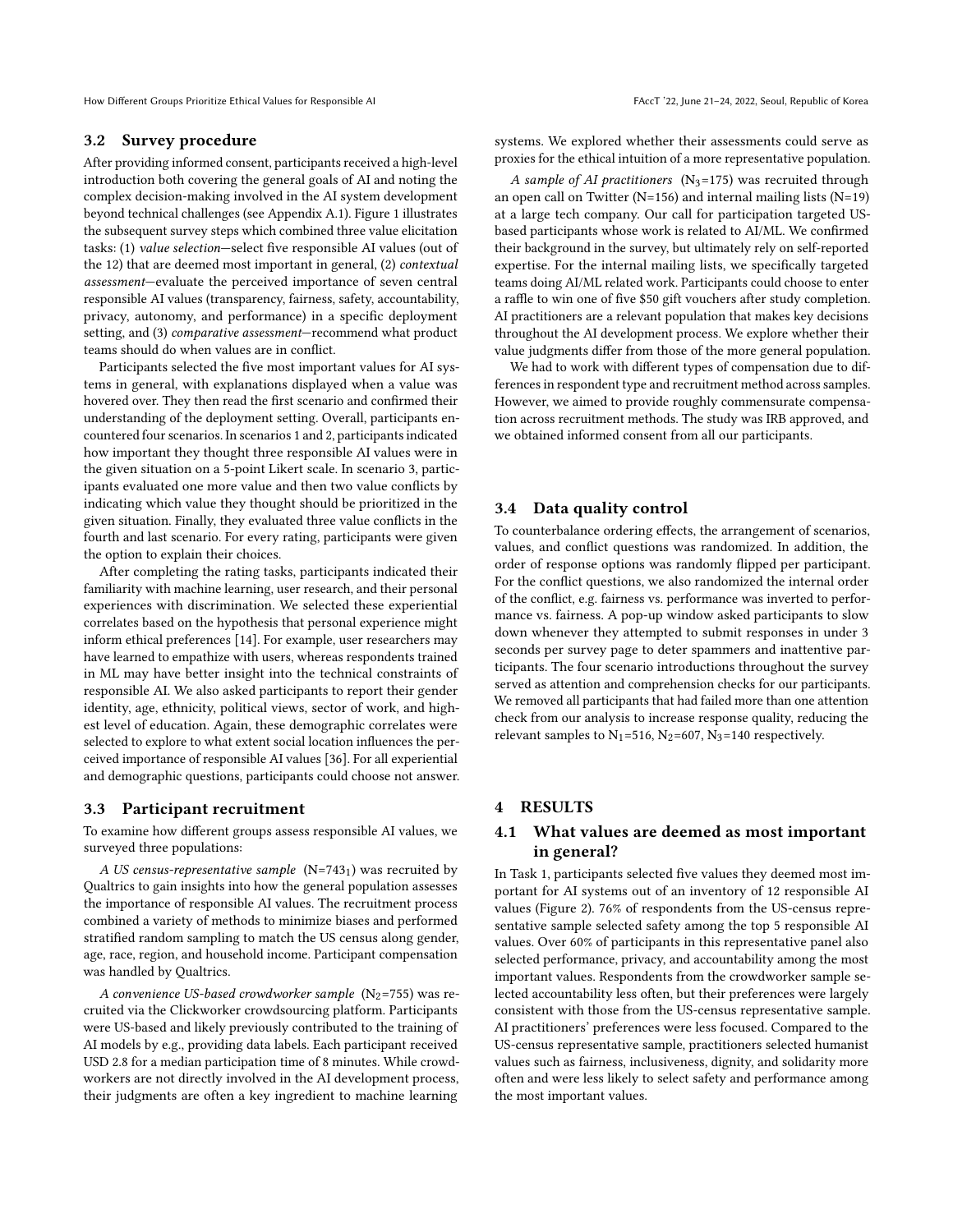<span id="page-5-0"></span>

Figure 2: AI practitioners' value priorities differ from those of the general public.  $N_1=516$ ,  $N_2=607$ ,  $N_3=140$ . The x-axis shows the 12 responsible AI values respondents chose from, while the y-axis indicates how often respondents selected a value among the five most important. Participants from the US-census representative sample and the crowdworker sample selected safety, performance, and privacy most often among their five most important values, while practitioners selected fairness more often.

<span id="page-5-1"></span>

Figure 3: Representative participants rated responsible AI values as more important than AI practitioners did. N=140 to 607 ratings per bar. The x-axis shows the assessed responsible AI values and the y-axis indicates how often respondents evaluated the responsible AI value as very important (light) or extremely important (dark).

## 4.2 How important are values in specific deployment scenarios?

In Task 2 participants evaluated how important they considered a value in the context of a specific deployment scenario (Figures [3](#page-5-1) and [4\)](#page-6-0). The perceived importance of performance, accountability, fairness, and transparency varied significantly across deployment settings. In general responsible AI values were rated as very or

extremely important. Compared to both the US-census representative and the crowdworker samples, on average, AI practitioners evaluated responsible AI values, and privacy, safety, and performance, in particular, as less important. We also observed significant variation of perceived importance across deployment settings, with responsible AI values being considered most important in the medical context and least important in the streaming context. A more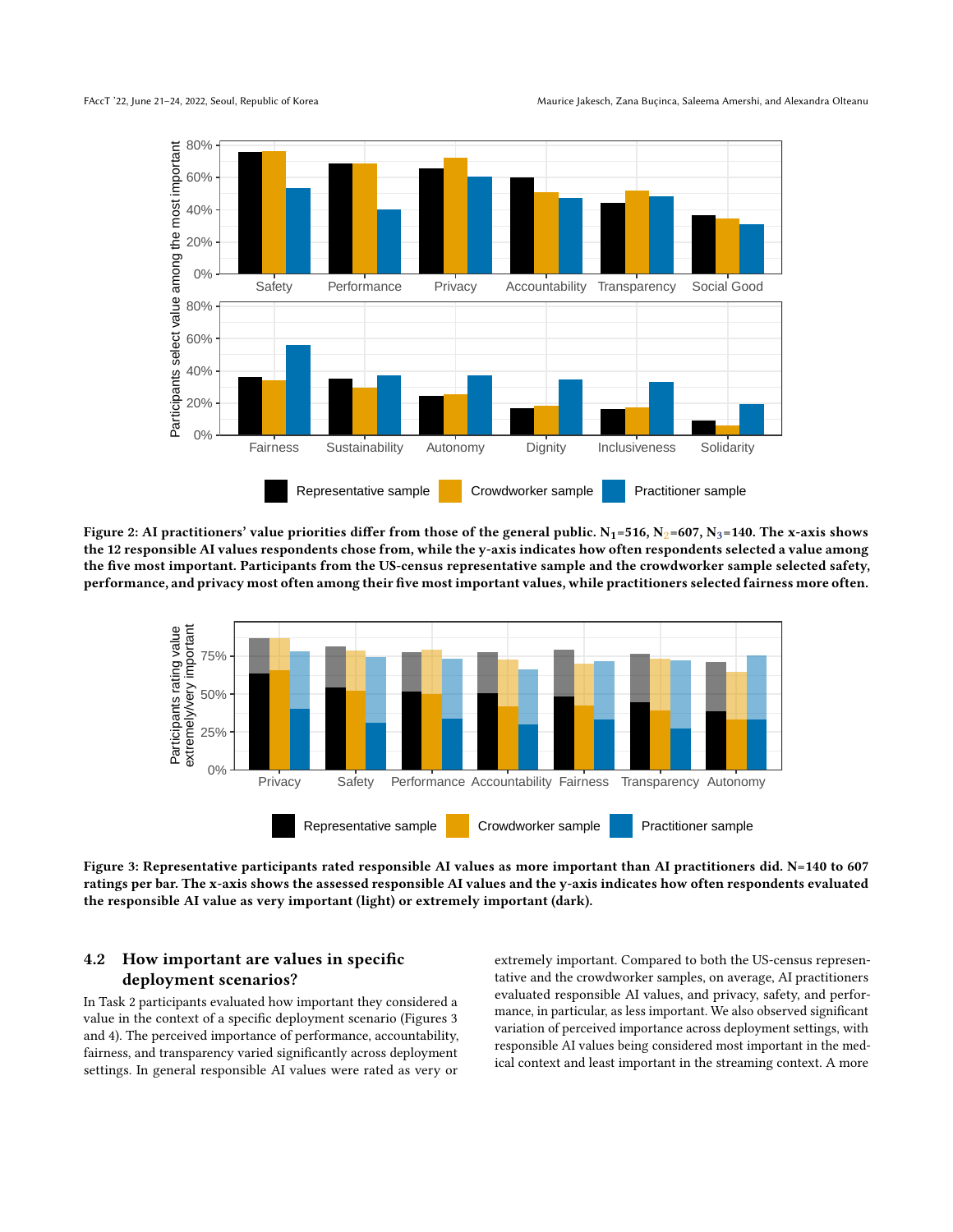<span id="page-6-0"></span>

Figure 4: Responsible AI values were rated as most important in the medical and banking scenarios. N=287 to 344 ratings per bar aggregated across samples. The y-axis shows how often respondents evaluated the responsible AI value as very important (light) or extremely important (dark). The perceived importance of other values is dependent on the application context.

detailed graph showing responses by both sample and scenario is included in the Appendix [A.6.](#page-12-1)

#### 4.3 How values are prioritized when in conflict

In Task 3 participants suggested how values should be prioritized when in conflict (Figures [5](#page-7-0) and [6\)](#page-7-1). Respondents from all participant samples agreed on prioritizing safety over autonomy and transparency. Across scenarios, a majority of respondents agreed on prioritizing privacy over performance or fairness. Most disagreement was observed when performance and fairness conflicted: Participants from the US representative sample were almost equally split in their preferences for fairness versus performance. Crowdworkers were less likely to prioritize performance and AI practitioners were more likely to prioritize fairness than the US-census representative participants.

Across scenarios, respondents prioritized privacy over performance and fairness, and safety over autonomy and transparency. Again, the performance-fairness trade-off produced most variation: Participants prioritized performance in the medical and streaming scenario, and fairness in the banking and marketing scenario.

## 4.4 Demographics and experiential correlates of responsible AI value priority

To explore how demographic and experiential factors correlate with participants' assessments, we mapped their responses to a 5-Likert scale that preserves the direction of the original scale. Treating ordinal scales as interval scales is controversial, but the scales in our study have a unit of measurement with comparable-size intervals and a zero point, so a continuous analysis is meaningful and justifiable [\[41\]](#page-10-35). To examine how various demographic, experiential, or contextual factors may explain the variance in respondents' assessments, we used linear regression to build simple baseline models that predict their assessments.

Table [1](#page-8-0) shows parameter estimates of linear regression models fitted to predict how important respondents consider a value in a specific scenario. The model constant corresponds to a white man from the US-census representative sample evaluating a responsible AI value in the banking scenario. The parameter estimates confirm that the perceived importance of values varies significantly across deployment settings. They also confirm that, compared to the US-census representative sample, AI practitioners evaluated most values as less important. Women and black respondents, on average, evaluated most responsible AI values as more important than other groups. Among the experiential correlates, a self-reported liberal political leaning was associated with a higher valuation of privacy. Self-reported experiences with discrimination predicted lower perceived importance of performance but were not statistically significantly correlated with other responsible AI values. While familiarity with ML did not predict different value priorities, respondents reporting to be familiar with UX research evaluated most responsible AI values as more important.

Table [2](#page-9-0) shows parameter estimates predicting participants' preference in the case of conflicting responsible AI values. Positive coefficients correspond to a preference for the top value. Responses vary significantly by deployment context, but only the response to the fairness-performance trade-off varies by sample. Women respondents were more likely to prioritize safety over transparency than other groups, and black respondents were more likely to prioritize safety over autonomy. While participants reporting experiences of discrimination were more likely to prioritize fairness over privacy, they were not more likely to prioritize fairness over performance than other groups. Instead, participants with liberal political learning were more likely to prioritize fairness over performance and privacy than other groups. Familiarity with ML neither predicted a preference for performance over privacy nor fairness.

Some variables were correlated with each other. For example, the practitioner sample contains fewer women respondents (r=-0.14,  $p<0.01$ ) and black respondents (r=-0.11,  $p<0.01$ ), but more educated  $(r=0.33, p<0.01)$  and liberal-leaning  $(r=0.2, p<0.01)$  respondents. Similarly, liberal-leaning respondents were younger (r=-0.13, p<0.01) and more likely to report experiences with ML ( $r=0.1$ ,  $p<0.01$ ) and discrimination ( $r=0.09$ ,  $p<0.01$ ). However, a correlation analysis (included in the Appendix [A.6\)](#page-12-2) suggests that no covariates were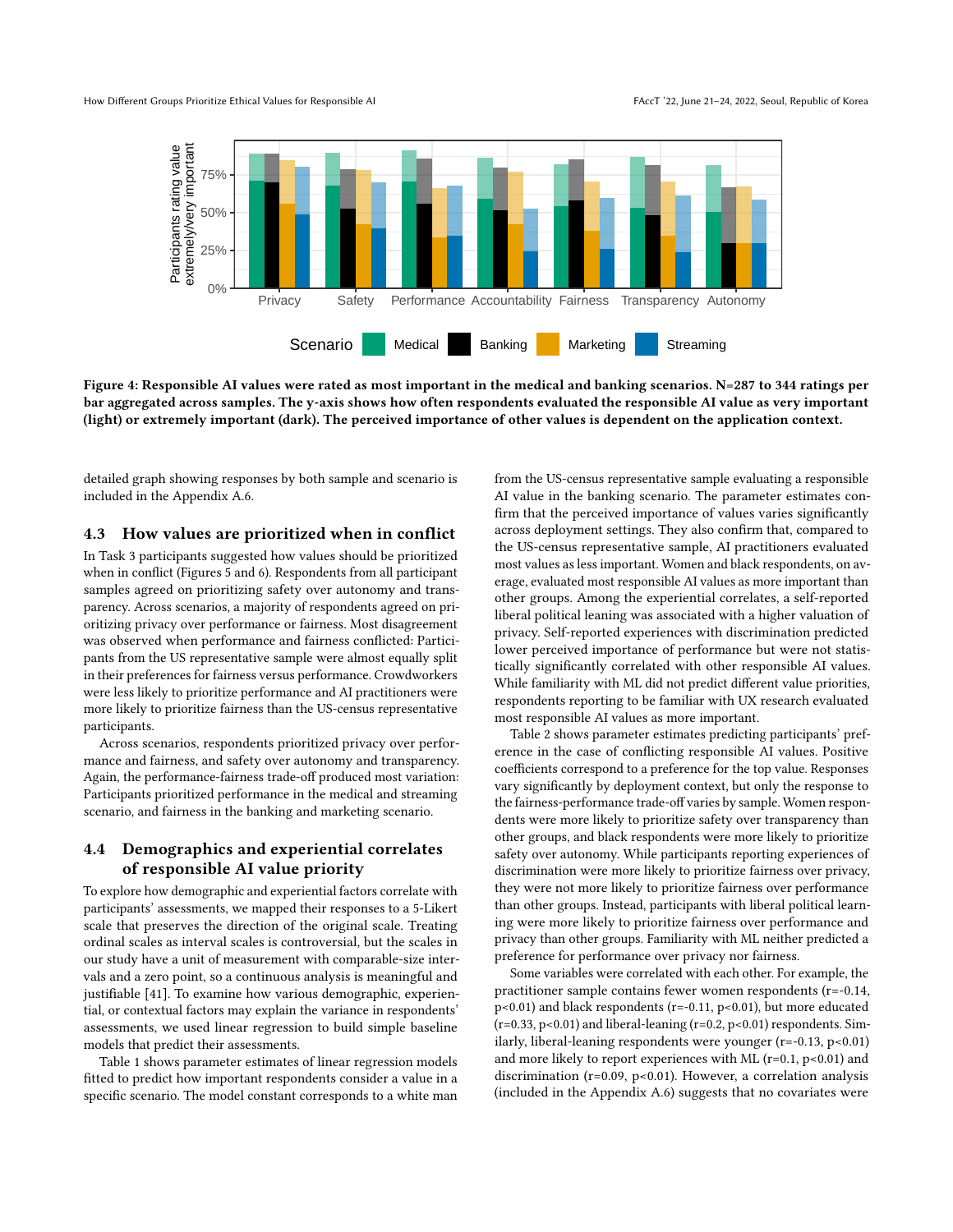<span id="page-7-0"></span>

Figure 5: Participants across groups prioritized privacy and safety over fairness, but disagreed on the fairness vs. performance tradeoff.  $N = 104$  to 607 ratings per bar. The conflicting value pairs are shown on the top and bottom, e.g., performance vs. privacy on the left. The proportion of respondents prioritizing the top value is shown to the top and the proportion of respondents prioritizing the bottom value to the bottom. Respondents expressing a strong preferences are shaded in dark, whereas weak preferences are lightly shaded. Undecided respondents are omitted.

<span id="page-7-1"></span>

Figure 6: Value priorities vary by context, but most participants prioritized privacy and safety across most scenarios. N = 276 to 341 ratings per bar aggregated across samples. The proportion of respondents prioritizing the top value are shown to the top and the proportion of respondents prioritizing the bottom value to the bottom. Respondents expressing a strong preferences are shaded in dark, weak preferences are lightly shaded.

highly correlated (r>0.7). The variance inflation factor remained below 1.5 across all covariates, indicating little to no multicollinearity issues [\[29\]](#page-10-36).

### 5 DISCUSSION

AI practitioners' value priorities for responsible AI differ from those of the general public. Our results empirically corroborate a commonly raised concern: AI practitioners' value preferences for responsible AI are not representative of the value priorities of the wider US population. Compared to a US-census representative public, AI practitioners evaluated responsible AI values as less important in general and emphasized a different set of values.

US-census representative and crowdworker respondents agreed on what values they found most important: safety, privacy, and performance. Practitioners, in comparison, were more likely to prioritize fairness, dignity, and inclusiveness.

These findings align with prior research finding that different groups have different normative expectations of how AI systems should behave in specific situations [\[2,](#page-10-0) [28,](#page-10-17) [31,](#page-10-16) [55\]](#page-11-13). Our findings extend prior work by demonstrating how AI practitioners' ethical preferences differ from other groups'. We also show that groups not only differ in their judgment of specific behaviors and technical details, but may disagree on the importance of the very values at the core of responsible AI. The disagreement in value priorities highlights the importance of paying attention to who gets to define what constitutes "ethical" or "responsible" AI. Responsible AI guidelines [\[37\]](#page-10-6) may emphasize a different set of values depending on who writes them and who is consulted. We hypothesize that consulting populations outside the Western world about their priorities for responsible AI would surface even starker disagreement about the values underlying responsible AI [\[39,](#page-10-37) [63\]](#page-11-5).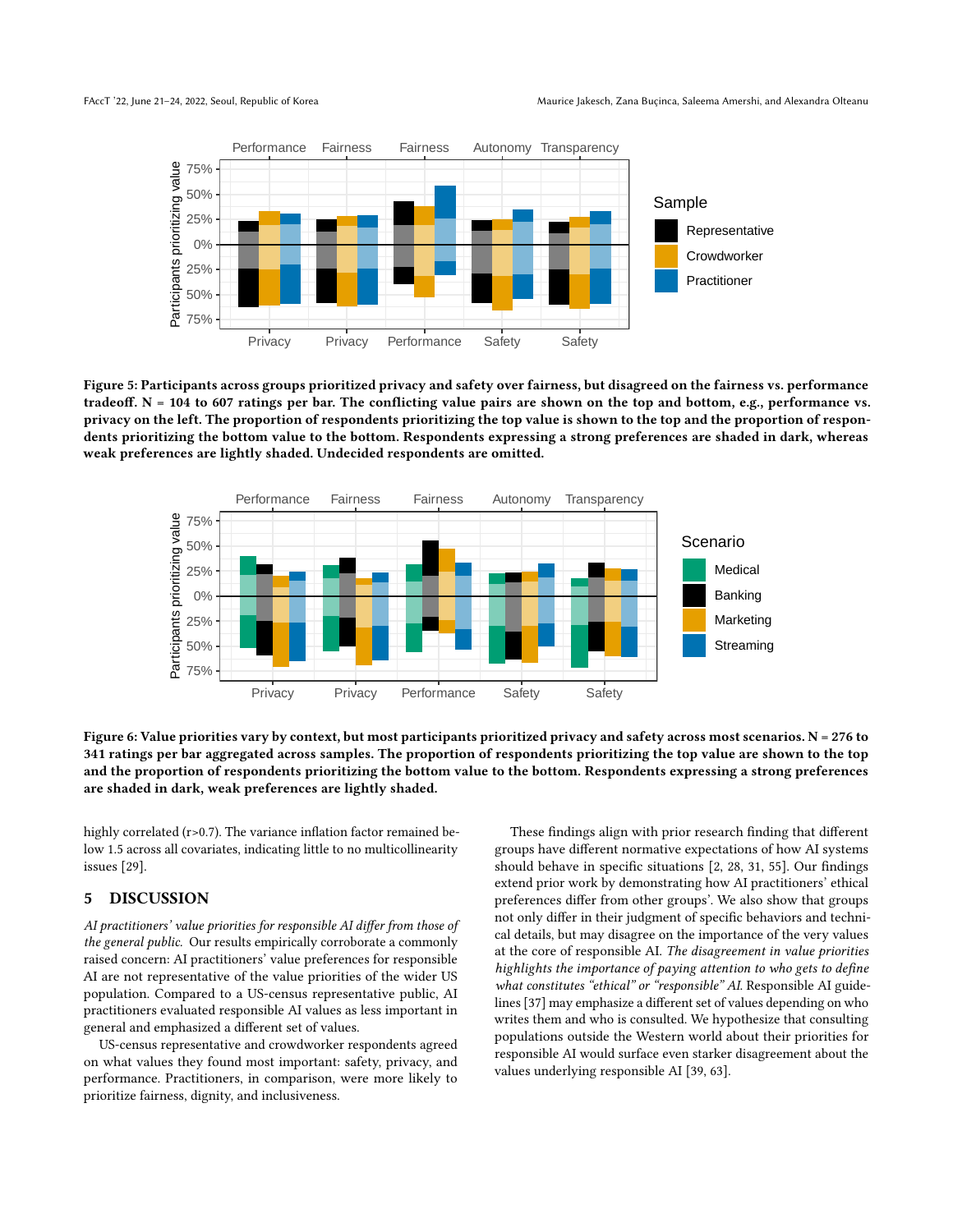<span id="page-8-0"></span>Table 1: Regression analysis with simple baseline models predicting the value importance ratings based on scenario, sample, and demographic correlates. The constant corresponds to a white male respondent from the US-census representative sample assessing a value in the banking scenario. Bold text indicates statistical significance.

|                                           | Dependent variable:  |                       |                        |                          |                         |                         |                       |  |  |
|-------------------------------------------|----------------------|-----------------------|------------------------|--------------------------|-------------------------|-------------------------|-----------------------|--|--|
|                                           |                      |                       |                        | Value importance rating  |                         |                         |                       |  |  |
|                                           | Privacy              | Safety                | Perform.               | Account.                 | Fairness                | Transp.                 | Autonomy              |  |  |
| Marketing system<br>Medical system        | $-0.051***$<br>0.005 | $-0.024$<br>$0.06***$ | $-0.14***$<br>$0.044*$ | $-0.046*$<br>0.030       | $-0.10***$<br>$-0.031$  | $-0.08***$<br>0.029     | $-0.004$<br>$0.10***$ |  |  |
| Streaming system                          | $-0.08***$           | $-0.09***$            | $-0.12***$             | $-0.18***$               | $-0.18***$              | $-0.16***$              | $-0.036$              |  |  |
| Crowdworker sample<br>Practitioner sample | 0.005<br>$-0.08***$  | $-0.020$<br>$-0.057*$ | 0.002<br>$-0.052$      | $-0.05***$<br>$-0.10***$ | $-0.06***$<br>$-0.057*$ | $-0.032*$<br>$-0.09***$ | $-0.041*$<br>0.005    |  |  |
| Women respondents                         | $0.04***$            | $0.039**$             | $0.05***$              | $0.04*$                  | $0.05***$               | $0.028*$                | $0.07***$             |  |  |
| Gender-diverse resp.                      | $-0.042$             | $-0.031$              | $-0.046$               | $-0.017$                 | 0.086                   | $-0.010$                | 0.041                 |  |  |
| <b>Black respondents</b>                  | $0.046*$             | $0.052*$              | $0.062**$              | 0.006                    | $0.08***$               | 0.019                   | 0.031                 |  |  |
| Hispanic respondents                      | 0.024                | 0.042                 | 0.044                  | 0.034                    | 0.020                   | 0.021                   | 0.023                 |  |  |
| Asian respondents                         | 0.001                | $-0.025$              | $-0.017$               | $-0.018$                 | $-0.031$                | $-0.057*$               | $-0.007$              |  |  |
| Age                                       | 0.001                | $-0.0001$             | $-0.001$               | $-0.0004$                | $-0.001$                | $-0.0003$               | 0.001                 |  |  |
| Education                                 | $-0.020$             | $-0.047$              | $-0.026$               | 0.009                    | 0.007                   | 0.012                   | 0.013                 |  |  |
| Political leaning                         | $0.060*$             | 0.011                 | 0.027                  | 0.023                    | $0.056*$                | 0.049                   | 0.006                 |  |  |
| Exp. with discrimination                  | $-0.027$             | 0.011                 | $-0.057*$              | 0.002                    | 0.004                   | $-0.008$                | 0.005                 |  |  |
| Familiarity with ML                       | $-0.037$             | $-0.007$              | 0.005                  | $-0.028$                 | $-0.016$                | $-0.011$                | 0.009                 |  |  |
| Familiarity with UX                       | $0.046*$             | 0.043                 | $0.053*$               | 0.034                    | $0.055*$                | $0.057*$                | 0.043                 |  |  |
| Constant                                  | $0.82***$            | $0.80***$             | $0.83***$              | $0.82***$                | $0.81***$               | $0.77***$               | $\mathbf{0.62}^{***}$ |  |  |
| Observations                              | 1,246                | 1,246                 | 1,246                  | 1,246                    | 1,246                   | 1,246                   | 1,246                 |  |  |
| $\mathbb{R}^2$                            | 0.082                | 0.084                 | 0.150                  | 0.130                    | 0.119                   | 0.111                   | 0.070                 |  |  |
| Adjusted $R^2$                            | 0.070                | 0.072                 | 0.139                  | 0.118                    | 0.107                   | 0.099                   | 0.058                 |  |  |
| Residual Std. Error                       | 0.212                | 0.233                 | 0.229                  | 0.238                    | 0.244                   | 0.242                   | 0.254                 |  |  |
| F Statistic                               | $6.84***$            | $7.05***$             | $13.51***$             | $11.42***$               | $10.33***$              | $9.58***$               | $5.81***$             |  |  |

Note: ∗<sup>\*</sup>p<0.05; <sup>\*\*</sup>p<0.01; <sup>\*\*\*</sup>p<0.001

What might explain the differences in value priorities between AI practitioners' and other groups? Our results provide limited insight into plausible drivers of differences in values. First, women and black respondents assessed responsible AI as more important than other demographic groups. Their relatively low representation in the AI practitioner sample compared to the representative sample (only 40% and 2.2% compared to 52% and 15% respectively) explains about 15% of the lower importance ratings AI practitioners assigned to values in general. Increasing the representation of e.g., women and black researchers in AI [\[13,](#page-10-9) [32,](#page-10-10) [42\]](#page-11-2) may thus result in responsible AI values receiving more attention.

Another demographic variable that robustly predicted differences in value preferences was respondents' political leaning. Liberalleaning respondents were 10% more likely to select fairness amongst the most important values than conservatives, and were 15.5% more likely to prioritize fairness in the fairness-performance trade-off. Compared to the representative sample, AI practitioner respondents were substantially more likely to self-identify as liberal-leaning (52% compared to 26%), explaining about 27% of practitioners' different evaluation of fairness. This result is in line with the broader research on value differences along ideological lines [\[9,](#page-10-38) [68\]](#page-11-30). It highlights that

guidelines for responsible AI need to navigate a polarized value landscape.

Other demographic and experiential variables, however, were less predictive of how our participants assessed responsible AI values. Respondents reporting experience with discrimination were more likely to prioritize fairness over privacy, but did not evaluate fairness as more important than other groups. When asked whether developers should prioritize fairness over performance, participants from minoritized groups and participants reporting experience with discrimination were as undecided as other groups. While previous work identified performance as the central value in machine learning research [\[6\]](#page-10-13), our results do not suggest that AI practitioners or respondents familiar with machine learning were more likely to value performance. Participants trained in user experience research, however, evaluated responsible AI values more important in general.

Can AI practitioners use crowdsourcing to complement their ethical intuitions in the development process? Our findings emphasize the need for bringing in a diversity of perspectives when decisions are made about the development and operationalization of responsible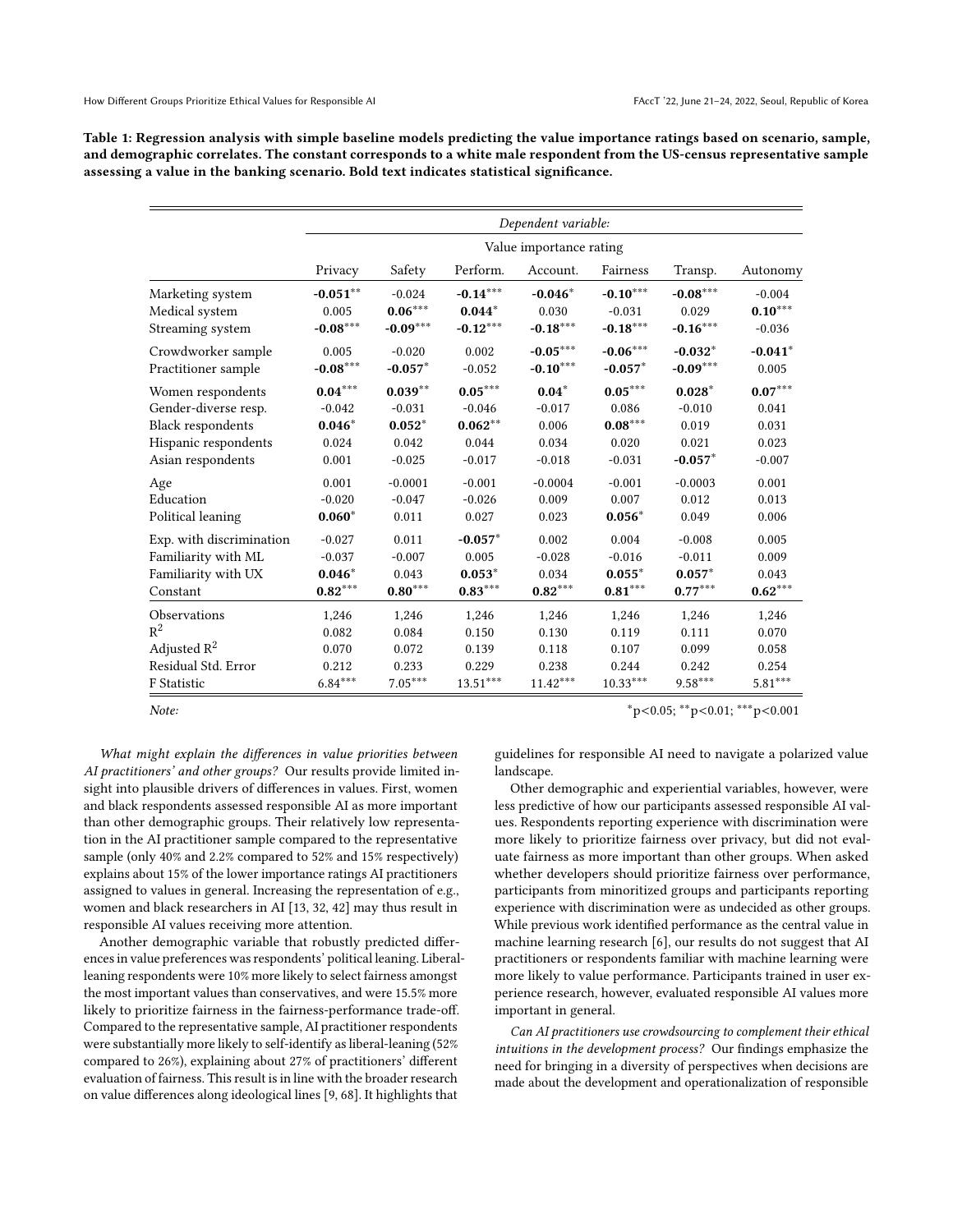<span id="page-9-0"></span>Table 2: Regression analysis with simple baseline models predicting the value preference ratings based on scenario, sample, and demographic correlates. The constant corresponds to a white male respondents from the US-census representative sample recommending a value prioritization in the banking scenario. Bold text indicates statistical significance.

|                          | Dependent variable: |                         |                 |            |              |  |  |  |  |  |  |
|--------------------------|---------------------|-------------------------|-----------------|------------|--------------|--|--|--|--|--|--|
|                          |                     | Value preference rating |                 |            |              |  |  |  |  |  |  |
|                          | Privacy. vs.        | Privacy vs.             | Performance vs. | Safety vs. | Safety. vs.  |  |  |  |  |  |  |
|                          | performance         | fairness                | fairness        | autonomy   | transparency |  |  |  |  |  |  |
| Marketing system         | $0.164***$          | $0.301***$              | $0.113*$        | 0.067      | 0.080        |  |  |  |  |  |  |
| Medical system           | $-0.112*$           | $0.113*$                | $0.378***$      | 0.078      | $0.259***$   |  |  |  |  |  |  |
| Streaming system         | 0.091               | $0.209***$              | $0.342***$      | $-0.150**$ | 0.086        |  |  |  |  |  |  |
| Crowdworker sample       | $-0.079$            | 0.048                   | $0.152***$      | 0.058      | 0.015        |  |  |  |  |  |  |
| Practitioner sample      | $-0.060$            | 0.114                   | $-0.091$        | $-0.078$   | 0.062        |  |  |  |  |  |  |
| Women respondents        | 0.055               | 0.038                   | 0.057           | 0.076      | $0.113***$   |  |  |  |  |  |  |
| Gender-diverse resp.     | 0.219               | $-0.128$                | $-0.182$        | 0.060      | $-0.214$     |  |  |  |  |  |  |
| <b>Black respondents</b> | $-0.006$            | $-0.098$                | $-0.109$        | $0.168***$ | $-0.029$     |  |  |  |  |  |  |
| Hispanic respondents     | $-0.050$            | $-0.160*$               | 0.082           | $-0.017$   | $-0.021$     |  |  |  |  |  |  |
| Asian respondents        | $-0.033$            | 0.024                   | $-0.113$        | 0.033      | 0.020        |  |  |  |  |  |  |
| Age                      | 0.001               | $0.003*$                | $-0.002$        | 0.0002     | 0.0002       |  |  |  |  |  |  |
| Education                | 0.104               | $-0.126$                | $-0.067$        | 0.045      | $-0.063$     |  |  |  |  |  |  |
| Political leaning        | 0.010               | $-0.191*$               | $-0.226***$     | 0.091      | $-0.017$     |  |  |  |  |  |  |
| Exp. with discrimination | $-0.113$            | $-0.205***$             | 0.023           | $-0.160*$  | 0.083        |  |  |  |  |  |  |
| Familiarity with ML      | 0.008               | 0.073                   | $-0.008$        | 0.090      | $-0.078$     |  |  |  |  |  |  |
| Familiarity with UX      | $-0.093$            | 0.124                   | 0.026           | 0.048      | 0.016        |  |  |  |  |  |  |
| Constant                 | $0.262*$            | 0.100                   | $-0.057$        | 0.102      | 0.159        |  |  |  |  |  |  |
| Observations             | 1,246               | 1,246                   | 1,246           | 1,246      | 1,246        |  |  |  |  |  |  |
| $R^2$                    | 0.032               | 0.056                   | 0.080           | 0.038      | 0.031        |  |  |  |  |  |  |
| Adjusted $R^2$           | 0.019               | 0.043                   | 0.068           | 0.025      | 0.018        |  |  |  |  |  |  |
| Residual Std. Error      | 0.712               | 0.679                   | 0.701           | 0.665      | 0.688        |  |  |  |  |  |  |
| F Statistic              | $2.535***$          | $4.526***$              | $6.719***$      | $3.009***$ | $2.459**$    |  |  |  |  |  |  |

Note: \*p<0.05; \*\*p<0.01; \*\*\*p<0.001

AI. Crowdworkers are often the go-to convenience sample, but to what extent could they provide a reliable lens into the values that a broader population expect AI systems to adhere to?

As in prior research [\[34\]](#page-10-39), we find that the value priorities of crowdworkers largely align with those of the US-census representative sample. Our results also show that often a majority of participants agreed on value trade-offs. For example, respondents from all samples prioritized privacy over performance across all deployment scenarios. The agreement raises the question of whether and when product teams could use such results to e.g., justify prioritizing privacy over performance.

Here, consensus alone may not justify practical requirements within specific contexts of use. Rather than providing definite answers, the approach developed in this paper provides "values levers" [\[65\]](#page-11-31): organizational processes that take the implicit work of value judgments in technology development and transform it into an explicit matter of debate and documentation. Empirical data on different groups' preferences can both inform the development process of responsible AI and provide opportunities for critical reflection. Rather than prescribing value priorities, responsible AI guidelines could ask practitioners to justify their choices whenever they go against commonly held value preference.

### 5.1 Limitations

The quantitative approach to value elicitation explored above has its benefits: It allows consulting large and representative samples of stakeholders and integrates well with existing crowdwork infrastructures. At the same time, it needs to be complemented by qualitative, small-n investigations like interviews or focus groups for a comprehensive understanding of value differences across social groups. For example, the current study did not explore how groups understand or interpret values differently, what other values some groups might have wanted to include, or why it is that e.g. women, on average, rated responsible AI values as more important.

The results of this survey also should be interpreted with care. No normative "ought" can be derived from a descriptive "is" [\[53\]](#page-11-4). We cannot conclude that safety ought to be prioritized over autonomy from the observation that the respondents in our samples suggested so. Our results aim to increase the context sensitivity of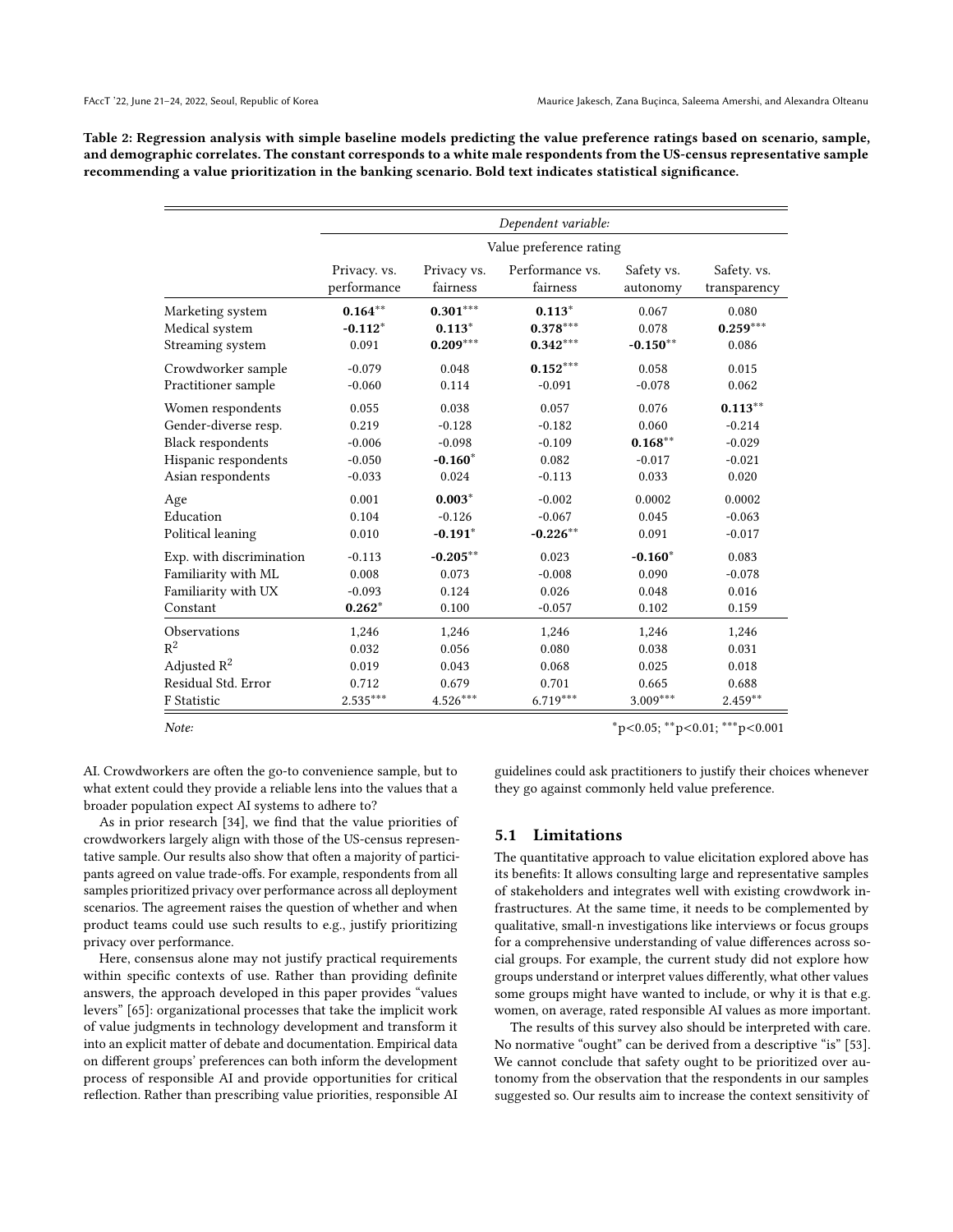responsible AI decisions, not to prescribe a specific course of action. Empirical ethical research does not replace ethical reasoning but offers perspectives and critical reflections.

Finally, knowledge-dependent tensions arise when contrasting the perspectives of experts and laypeople. One may argue that nonexpert perspectives lack the technical and organizational insight required to evaluate AI systems. However, as we are focusing on ethical rather than technical questions, non-experts have their own valid and legitimate forms of knowledge [\[30\]](#page-10-40) that experts might not be aware of.

## 6 CONCLUSION

Recently published guidelines for responsible AI seem to converge on a set of central values. However, little is known about the values a more representative public would find important for responsible AI. We conducted a survey comparing how US-representative respondents, crowdworkers, and AI practitioners perceive and prioritize responsible AI values. Our findings show that, compared to the general public, AI practitioners find responsible AI values less important and are likely to focus on a different set of values. Our findings underline the need for more diverse ethical judgement to be incorporated into the AI development process. Crowdworkers, who are already involved in the AI development process, resemble the general public in their value priorities and might provide valuable input.

### ACKNOWLEDGMENTS

We thank our colleagues from across Microsoft who provided insight and expertise that greatly assisted the research. We are particularly grateful to Su Lin Blodgett, Stephanie Ballard, Michael Madaio, Emery Fine and Kate Crawford for their comments on the research framing and survey design.

#### REFERENCES

- <span id="page-10-4"></span>[1] Philip Agre and Philip E Agre. 1997. Computation and human experience. Cambridge University Press.
- <span id="page-10-0"></span>[2] Edmond Awad, Sohan Dsouza, Richard Kim, Jonathan Schulz, Joseph Henrich, Azim Shariff, Jean-François Bonnefon, and Iyad Rahwan. 2018. The moral machine experiment. Nature 563, 7729 (2018), 59–64.
- <span id="page-10-29"></span>[3] Eugene Bagdasaryan, Omid Poursaeed, and Vitaly Shmatikov. 2019. Differential privacy has disparate impact on model accuracy. Advances in Neural Information Processing Systems 32 (2019), 15479–15488.
- <span id="page-10-28"></span>[4] Solon Barocas and Danah Boyd. 2017. Engaging the ethics of data science in practice. Commun. ACM 60, 11 (2017), 23–25.
- <span id="page-10-15"></span>[5] Reuben Binns. 2018. Fairness in machine learning: Lessons from political philosophy. In Conference on Fairness, Accountability and Transparency. PMLR, 149–159.
- <span id="page-10-13"></span>[6] Abeba Birhane, Pratyusha Kalluri, Dallas Card, William Agnew, Ravit Dotan, and Michelle Bao. 2021. The Values Encoded in Machine Learning Research. arXiv preprint arXiv:2106.15590 (2021).
- <span id="page-10-1"></span>[7] Su Lin Blodgett, Solon Barocas, Hal Daumé III, and Hanna Wallach. 2020. Language (Technology) is Power: A Critical Survey of Bias in NLP. arXiv preprint arXiv:2005.14050 (2020).
- <span id="page-10-3"></span>[8] Margarita Boyarskaya, Alexandra Olteanu, and Kate Crawford. 2020. Overcoming Failures of Imagination in AI Infused System Development and Deployment. arXiv preprint arXiv:2011.13416 (2020).
- <span id="page-10-38"></span>[9] Valerie Braithwaite. 1998. The value orientations underlying liberalismconservatism. Personality and individual differences 25, 3 (1998), 575–589.
- <span id="page-10-32"></span>[10] Claudia Cappelli, Herbet Cunha, Bruno Gonzalez-Baixauli, and Julio Cesar Sampaio do Prado Leite. 2010. Transparency versus security: early analysis of antagonistic requirements. In Proceedings of the 2010 ACM symposium on applied computing. 298-305.
- <span id="page-10-24"></span>[11] Stephen Cave, Claire Craig, Kanta Dihal, Sarah Dillon, Jessica Montgomery, Beth Singler, and Lindsay Taylor. 2018. Portrayals and perceptions of AI and why they matter. (2018).
- <span id="page-10-31"></span>[12] Sam Corbett-Davies, Emma Pierson, Avi Feller, Sharad Goel, and Aziz Huq. 2017. Algorithmic decision making and the cost of fairness. In Proceedings of the 23rd

acm sigkdd international conference on knowledge discovery and data mining. 797–806.

- <span id="page-10-9"></span>[13] Kate Crawford. 2016. Artificial intelligence's white guy problem. The New York Times 25, 06 (2016).
- <span id="page-10-7"></span>[14] Zachary Davis and Anthony Steinbock. 2021. Max Scheler. In The Stanford Encyclopedia of Philosophy (Fall 2021 ed.), Edward N. Zalta (Ed.). Metaphysics Research Lab, Stanford University.
- <span id="page-10-26"></span>[15] Deloitte. 2020. Bringing Transparency and Ethics into AI? [https://perma.cc/8LPD-](https://perma.cc/8LPD-JN74)[JN74](https://perma.cc/8LPD-JN74)
- <span id="page-10-21"></span>[16] Edward C Dillon Jr, Juan E Gilbert, Jerlando FL Jackson, and LJ Charleston. 2015. The state of African Americans in computer science-the need to increase representation. Computing Research News 21, 8 (2015), 2–6.
- <span id="page-10-34"></span>[17] Cem Dilmegani. 2018. 100 AI Use Cases and Applications. [https://perma.cc/6A78-](https://perma.cc/6A78-PTRJ) [PTRJ](https://perma.cc/6A78-PTRJ)
- <span id="page-10-18"></span>[18] Roel Dobbe, Sarah Dean, Thomas Gilbert, and Nitin Kohli. 2018. A broader view on bias in automated decision-making: Reflecting on epistemology and dynamics. arXiv preprint arXiv:1807.00553 (2018).
- <span id="page-10-11"></span>[19] Michael Dunn, Mark Sheehan, Tony Hope, and Michael Parker. 2012. Toward methodological innovation in empirical ethics research. Cambridge Quarterly of Healthcare Ethics 21, 4 (2012), 466–480.
- <span id="page-10-30"></span>[20] Michael D Ekstrand, Rezvan Joshaghani, and Hoda Mehrpouyan. 2018. Privacy for all: Ensuring fair and equitable privacy protections. In Conference on Fairness, Accountability and Transparency. PMLR, 35–47.
- <span id="page-10-2"></span>[21] Virginia Eubanks. 2018. Automating inequality: How high-tech tools profile, police, and punish the poor. St. Martin's Press.
- <span id="page-10-12"></span>[22] Baruch Fischhoff. 1991. Value elicitation: Is there anything in there? American psychologist 46, 8 (1991), 835.
- <span id="page-10-5"></span>[23] Batya Friedman. 1996. Value-sensitive design. *interactions* 3, 6 (1996), 16–23.<br>[24] Batya Friedman and Helen Nissenbaum. 1996. Bias in computer systems. *A*G
- <span id="page-10-14"></span>Batya Friedman and Helen Nissenbaum. 1996. Bias in computer systems. ACM Transactions on Information Systems (TOIS) 14, 3 (1996), 330–347.
- <span id="page-10-19"></span>[25] Manuela Fumagalli, Roberta Ferrucci, Francesca Mameli, Sara Marceglia, Simona Mrakic-Sposta, Stefano Zago, Claudio Lucchiari, D Consonni, F Nordio, Gabriella Pravettoni, et al. 2010. Gender-related differences in moral judgments. Cognitive processing 11, 3 (2010), 219–226.
- <span id="page-10-25"></span>[26] Google. 2020. Our Principles.<https://perma.cc/VHZ5-DJJJ>
- <span id="page-10-20"></span>[27] Jesse Graham, Peter Meindl, Erica Beall, Kate M Johnson, and Li Zhang, 2016. Cultural differences in moral judgment and behavior, across and within societies. Current Opinion in Psychology 8 (2016), 125–130.
- <span id="page-10-17"></span>[28] Nina Grgic-Hlaca, Elissa M Redmiles, Krishna P Gummadi, and Adrian Weller. 2018. Human perceptions of fairness in algorithmic decision making: A case study of criminal risk prediction. In Proceedings of the 2018 world wide web conference. 903–912.
- <span id="page-10-36"></span>[29] Joseph F Hair. 2009. Multivariate data analysis. (2009).
- <span id="page-10-40"></span>[30] Sandra Harding. 1992. Rethinking standpoint epistemology: What is" strong objectivity?". The Centennial Review 36, 3 (1992), 437–470.
- <span id="page-10-16"></span>[31] César A Hidalgo, Diana Orghian, Jordi Albo Canals, Filipa De Almeida, and Natalia Martin. 2021. How humans judge machines. MIT Press.
- <span id="page-10-10"></span>[32] White House. 2016. Preparing for the future of artificial intelligence. Executive Office of the President National Science and Technology Council. Committee on Technology.
- <span id="page-10-33"></span>[33] Yiqing Hua, Armin Namavari, Kaishuo Cheng, Mor Naaman, Thomas Ristenpart, and Cornell Tech. 2021. Increasing Adversarial Uncertainty to Scale Private Similarity Testing. arXiv preprint arXiv:2109.01727 (2021).
- <span id="page-10-39"></span>[34] Connor Huff and Dustin Tingley. 2015. "Who are these people?" Evaluating the demographic characteristics and political preferences of MTurk survey respondents. Research & Politics 2, 3 (2015), 2053168015604648.
- <span id="page-10-27"></span>[35] IBM. 2020. IBM's Principles for Trust and Transparency. [https://perma.cc/8LPD-](https://perma.cc/8LPD-JN74)[JN74](https://perma.cc/8LPD-JN74)
- <span id="page-10-8"></span>[36] Kristen Intemann. 2010. 25 years of feminist empiricism and standpoint theory: Where are we now? Hypatia 25, 4 (2010), 778–796.
- <span id="page-10-6"></span>[37] Anna Jobin, Marcello Ienca, and Effy Vayena. 2019. The global landscape of AI ethics guidelines. Nature Machine Intelligence 1, 9 (2019), 389–399.
- <span id="page-10-23"></span>[38] Anna Jobin, Kingson Man, Antonio Damasio, Georgios Kaissis, Rickmer Braren, Julia Stoyanovich, Jay J Van Bavel, Tessa V West, Brent Mittelstadt, Jason Eshraghian, et al. 2021. AI reflections in 2020. Nature Machine Intelligence 3, 1 (2021), 2–8.
- <span id="page-10-37"></span>[39] Shivani Kapania, Oliver Siy, Gabe Clapper, Azhagu Meena SP, and Nithya Sambasivan. 2022. "Because AI is 100% right and safe": User Attitudes and Sources of AI Authority in India. In CHI Conference on Human Factors in Computing Systems. 1–18.
- <span id="page-10-22"></span>[40] Harmanpreet Kaur, Harsha Nori, Samuel Jenkins, Rich Caruana, Hanna Wallach, and Jennifer Wortman Vaughan. 2020. Interpreting Interpretability: Understanding Data Scientists' Use of Interpretability Tools for Machine Learning. In Proceedings of the 2020 CHI Conference on Human Factors in Computing Systems.  $1 - 14.$
- <span id="page-10-35"></span>[41] Thomas R Knapp. 1990. Treating ordinal scales as interval scales: an attempt to resolve the controversy. Nursing research 39, 2 (1990), 121–123.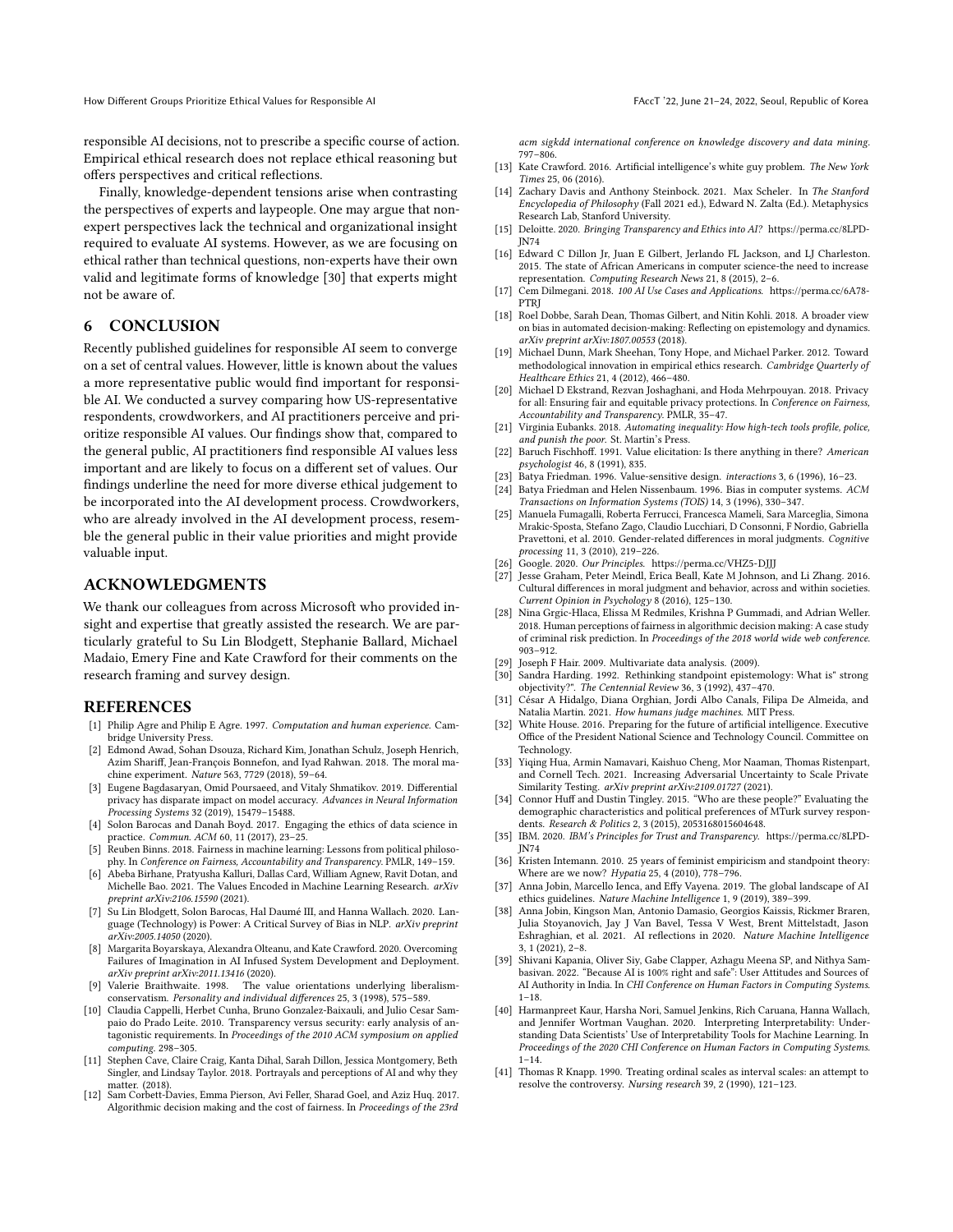FAccT '22, June 21-24, 2022, Seoul, Republic of Korea Maurice Jakesch, Zana Buçinca, Saleema Amershi, and Alexandra Olteanu

- <span id="page-11-2"></span>[42] Liana Christin Landivar. 2013. Disparities in STEM employment by sex, race, and Hispanic origin. Education Review 29, 6 (2013), 911–922.
- <span id="page-11-19"></span>[43] Min Kyung Lee and Su Baykal. 2017. Algorithmic mediation in group decisions: Fairness perceptions of algorithmically mediated vs. discussion-based social division. In Proceedings of the 2017 acm conference on computer supported cooperative work and social computing. 1035–1048.
- <span id="page-11-28"></span>[44] Sonia Livingstone, Leslie Haddon, Anke Görzig, and Kjartan Ólafsson. 2011. Risks and safety on the internet. The perspective of European children. Full findings and policy implications from the EU Kids Online survey of (2011), 9-16.
- <span id="page-11-18"></span><span id="page-11-16"></span>[45] Helen E Longino. 2020. Science as social knowledge. Princeton university press. [46] Alasdair MacIntyre. 1981. The nature of the virtues. Hastings Center Report (1981), 27–34.
- <span id="page-11-11"></span>[47] Bertram F Malle, Matthias Scheutz, Thomas Arnold, John Voiklis, and Corey Cusimano. 2015. Sacrifice one for the good of many? People apply different moral norms to human and robot agents. In 2015 10th ACM/IEEE International Conference on Human-Robot Interaction (HRI). IEEE, 117–124.
- <span id="page-11-3"></span>[48] Kirsten Martin. 2019. Ethical implications and accountability of algorithms. Journal of Business Ethics 160, 4 (2019), 835-850.
- <span id="page-11-27"></span>[49] Ronald Meijer, Peter Conradie, and Sunil Choenni. 2014. Reconciling contradictions of open data regarding transparency, privacy, security and trust. Journal of theoretical and applied electronic commerce research 9, 3 (2014), 32–44.
- <span id="page-11-22"></span>Microsoft. 2020. Responsible AI.<https://perma.cc/7AKE-3GH3>
- <span id="page-11-9"></span>[51] Brent Mittelstadt. 2019. AI Ethics–Too principled to fail. arXiv preprint arXiv:1906.06668 (2019).
- <span id="page-11-0"></span>[52] University Montreal. 2017. The Montreal Declaration for a Responsible Development of Artificial Intelligence.<https://perma.cc/8LPD-JN74>
- <span id="page-11-4"></span>[53] Albert W Musschenga. 2005. Empirical ethics, context-sensitivity, and contextualism. The Journal of medicine and philosophy 30, 5 (2005), 467–490.
- <span id="page-11-7"></span>[54] Priyanka Nanayakkara, Jessica Hullman, and Nicholas Diakopoulos. 2021. Unpacking the Expressed Consequences of AI Research in Broader Impact Statements.  $arXiv$  preprint  $arXiv:2105.04760$  (2021).
- <span id="page-11-13"></span>[55] Emma Pierson. 2017. Demographics and discussion influence views on algorithmic fairness. arXiv preprint arXiv:1712.09124 (2017).
- <span id="page-11-26"></span>[56] Geoff Pleiss, Manish Raghavan, Felix Wu, Jon Kleinberg, and Kilian Q Weinberger. 2017. On fairness and calibration. arXiv preprint arXiv:1709.02012 (2017).
- <span id="page-11-1"></span>[57] Inioluwa Deborah Raji, Andrew Smart, Rebecca N White, Margaret Mitchell, Timnit Gebru, Ben Hutchinson, Jamila Smith-Loud, Daniel Theron, and Parker Barnes. 2020. Closing the AI accountability gap: Defining an end-to-end framework for internal algorithmic auditing. In Proceedings of the 2020 conference on fairness, accountability, and transparency. 33–44.
- <span id="page-11-17"></span>[58] Kristina Rolin. 2006. The bias paradox in feminist standpoint epistemology. Episteme 3, 1-2 (2006), 125–136.
- <span id="page-11-15"></span>[59] Lee Ross, David Greene, and Pamela House. 1977. The "false consensus effect": An egocentric bias in social perception and attribution processes. Journal of experimental social psychology 13, 3 (1977), 279–301.
- <span id="page-11-12"></span>[60] Nripsuta Ani Saxena, Karen Huang, Evan DeFilippis, Goran Radanovic, David C. Parkes, and Yang Liu. 2019. How do fairness definitions fare? Examining public attitudes towards algorithmic definitions of fairness. In Proceedings of the 2019 AAAI/ACM Conference on AI, Ethics, and Society. 99–106.
- <span id="page-11-20"></span>[61] Shalom H Schwartz. 1992. Universals in the content and structure of values: Theoretical advances and empirical tests in 20 countries. In Advances in experimental social psychology. Vol. 25. Elsevier, 1–65.
- <span id="page-11-21"></span>[62] Shalom H Schwartz. 1994. Are there universal aspects in the structure and contents of human values? Journal of social issues 50, 4 (1994), 19–45.
- <span id="page-11-5"></span>[63] Shalom H Schwartz. 2007. Basic human values: Theory, measurement, and applications. Revue française de sociologie 47, 4 (2007), 929.
- <span id="page-11-8"></span>[64] Phoebe Sengers, Kirsten Boehner, Shay David, and Joseph'Jofish' Kaye. 2005. Reflective design. In Proceedings of the 4th decennial conference on Critical computing: between sense and sensibility. 49–58.
- <span id="page-11-31"></span>[65] Katie Shilton. 2013. Values levers: Building ethics into design. Science, Technology, & Human Values 38, 3 (2013), 374–397.
- <span id="page-11-25"></span>[66] Reza Shokri and Vitaly Shmatikov. 2015. Privacy-preserving deep learning. In Proceedings of the 22nd ACM SIGSAC conference on computer and communications security. 1310–1321.
- <span id="page-11-23"></span>[67] European Union. 2020. Ethics guidelines for trustworthy AI. [https://perma.cc/](https://perma.cc/8LPD-JN74) [8LPD-JN74](https://perma.cc/8LPD-JN74)
- <span id="page-11-30"></span>[68] Geoffrey A Wetherell, Mark J Brandt, and Christine Reyna. 2013. Discrimination across the ideological divide: The role of value violations and abstract values in discrimination by liberals and conservatives. Social Psychological and Personality Science 4, 6 (2013), 658–667.
- <span id="page-11-10"></span>[69] Jess Whittlestone, Rune Nyrup, Anna Alexandrova, and Stephen Cave. 2019. The role and limits of principles in AI ethics: towards a focus on tensions. In Proceedings of the 2019 AAAI/ACM Conference on AI, Ethics, and Society. 195–200.
- <span id="page-11-6"></span>[70] Terry Winograd, Fernando Flores, and Fernando F Flores. 1986. Understanding computers and cognition: A new foundation for design. Intellect Books.
- <span id="page-11-14"></span>[71] Alison Wylie, Robert Figueroa, and Sandra Harding. 2003. Why standpoint matters. Science and other cultures: Issues in philosophies of science and technology 26 (2003), 48.

### A APPENDIX: SUPPLEMENTARY MATERIALS

#### <span id="page-11-29"></span>A.1 Introduction and task

Artificial intelligence (AI) is a set of emerging technologies concerned with building smart systems or machines capable of performing tasks that typically require human intelligence. Besides technical challenges, building AI systems involves complex decisionmaking on what the system should or should not do. In this survey, we will ask you to assess the importance of ethical principles for four AI systems.

#### <span id="page-11-24"></span>A.2 Value Description and Question Framing

| Description                                                                                                                                                                                                   |
|---------------------------------------------------------------------------------------------------------------------------------------------------------------------------------------------------------------|
| A transparent AI system produces decisions that people can under-<br>stand. Developers of transparent AI systems ensure, as far as possible,                                                                  |
| that users can get insight into why and how a system made a decision                                                                                                                                          |
| or inference. How important is it that the system is transparent?                                                                                                                                             |
| A fair AI system treats all people equally. Developers of fair AI sys-                                                                                                                                        |
| tems ensure, as far as possible, that the system does not reinforce                                                                                                                                           |
| biases or stereotypes. A fair system works equally well for everyone                                                                                                                                          |
| independent of their race, gender, sexual orientation, and ability. How                                                                                                                                       |
| important is it that the system is fair?                                                                                                                                                                      |
| A safe AI system performs reliably and safely. Developers of safe<br>AI systems implement strong safety measures. They anticipate and<br>mitigate, as far as possible, physical, emotional, and psychological |
| harms that the system might cause. How important is it that the<br>system is safe?                                                                                                                            |
| An accountable AI system has clear attributions of responsibilities                                                                                                                                           |
| and liability. Developers and operators of accountable AI systems are,                                                                                                                                        |
| as far as possible, held responsible for their impacts. An accountable                                                                                                                                        |
| system also implements mechanisms for appeal and recourse. How                                                                                                                                                |
| important is it that the system is accountable?                                                                                                                                                               |
| An AI system that respects people's privacy implements strong pri-                                                                                                                                            |
| vacy safeguards. Developers of privacy-preserving AI systems mini-                                                                                                                                            |
| mize, as far as possible, the collection of sensitive data and ensure that                                                                                                                                    |
| the AI system provides notice and asks for consent. How important                                                                                                                                             |
| is it that the system respects people's privacy?                                                                                                                                                              |
| An AI system that respects people's autonomy avoids reducing their                                                                                                                                            |
| agency. Developers of autonomy-preserving AI systems ensure, as far                                                                                                                                           |
| as possible, that the system provides choices to people and preserves                                                                                                                                         |
| or increases their control over their lives. How important is it that                                                                                                                                         |
| the system respects people's autonomy?                                                                                                                                                                        |
| A high-performing AI system consistently produces good predictions,                                                                                                                                           |
| inferences or answers. Developers of high-performing AI systems                                                                                                                                               |
| ensure, as far as possible, that the system's results are useful, accurate                                                                                                                                    |
| and produced with minimal delay. How important is it that the system<br>performs well?                                                                                                                        |
|                                                                                                                                                                                                               |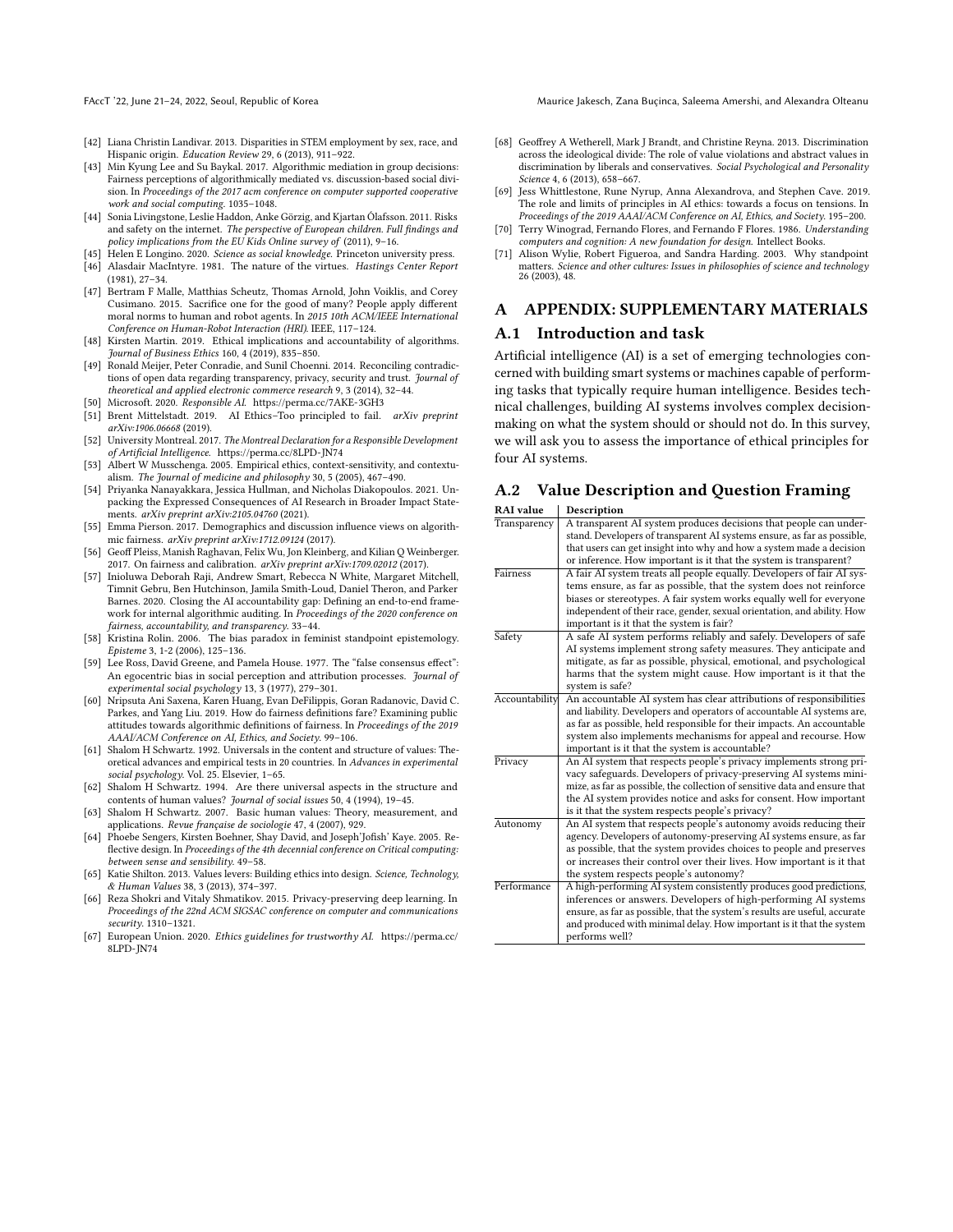## A.3 Value conflict framing

| Value pair                   | Description                                                                                                                                        |
|------------------------------|----------------------------------------------------------------------------------------------------------------------------------------------------|
| Fairness vs. performance     | The developers realize that making the system treat all people equally (ensuring fairness) may make the system's predictions less accurate         |
|                              | (reducing performance). Should they prioritize fairness or performance?                                                                            |
| Fairness vs. performance     | The developers realize that making the system's predictions possibly accurate (ensuring performance) may mean that the system cannot treat all     |
| (reverse)                    | people equally (reducing fairness). Should they prioritize performance or fairness?                                                                |
| Fairness vs. privacy         | The developers realize that making the system treat all people equally (ensuring fairness) may require the collection of additional sensitive data |
|                              | (reducing privacy). Should they prioritize fairness or privacy?                                                                                    |
| Fairness vs. privacy (re-    | The developers realize that minimizing the collection of sensitive data (ensuring privacy) may mean that the system cannot treat all people        |
| verse)                       | equally (reducing fairness). Should they prioritize privacy or fairness?                                                                           |
| Privacy vs. performance      | The developers realize that minimizing the collection of sensitive data (ensuring privacy) may make the system's predictions less accurate         |
|                              | (reducing performance). Should they prioritize privacy or performance?                                                                             |
| Privacy vs. performance      | The developers realize that making the system's predictions possibly accurate (ensuring performance) may require the collection of additional      |
| (reverse)                    | sensitive data (reducing privacy). Should they prioritize performance or privacy?                                                                  |
| Safety vs. autonomy          | The developers realize that mitigating risks and potential harms (ensuring safety) may require limiting people's choices and control (reducing     |
|                              | autonomy). Should they prioritize safety or people's autonomy?                                                                                     |
| Safety vs. autonomy (re-     | The developers realize that giving people choices and control (ensuring autonomy) may introduce additional risks and potential harms (reducing     |
| verse)                       | safety). Should they prioritize people's autonomy or safety?                                                                                       |
| Safety vs. transparency      | The developers realize that mitigating risks and potential harms (ensuring safety) may require to keep the system's decision process opaque        |
|                              | (reducing transparency). Should they prioritize safety or transparency?                                                                            |
| Safety vs. transparency (re- | The developers realize that revealing the system's decision process (ensuring transparency) may introduce additional risks and potential harms     |
| verse)                       | (reducing safety). Should they prioritize transparency or safety?                                                                                  |

## <span id="page-12-0"></span>A.4 Application scenario framing

| Scenario         | <b>Description</b>                                                                                                                               |
|------------------|--------------------------------------------------------------------------------------------------------------------------------------------------|
| Banking          | A bank uses an AI system that scans loan applicants' data to predict whether they are likely to repay a loan. Thousands of loan applications are |
|                  | automatically rejected based on the output of this AI system.                                                                                    |
| Medical          | A medical clinic uses an AI system that scans patients' medical records to predict whether a patient has a particular disease. Thousands of      |
|                  | patients' treatment plans are automatically adjusted based on the output of this AI system.                                                      |
| Marketing        | A marketing company uses an AI system that scans the data of web users to predict which advertisements they will respond to. Thousands of        |
|                  | advertisements are automatically shown to users based on the output of this AI system.                                                           |
| <b>Streaming</b> | A video streaming company uses an AI system that scans users' data to predict which other movies they would enjoy seeing. A list of recommended  |
|                  | movies is automatically shown to thousands of users based on the output of this AI system.                                                       |

## A.5 Detailed result graphs

Please refer to Figures 7 and 8.

## <span id="page-12-2"></span><span id="page-12-1"></span>A.6 Covariate correlation analysis

|                          | Crowd-     | Practi-    | Women     | Diverse   | Black     | Hispanic Asian |           | Age        | Edu-      | Pol.     | Dis-                      | Fam.      |
|--------------------------|------------|------------|-----------|-----------|-----------|----------------|-----------|------------|-----------|----------|---------------------------|-----------|
|                          | workers    | tioners    | resp.     | resp.     | resp.     | resp.          | resp.     |            | cation    | lean.    | crimin.                   | МL        |
| Women respondents        | 0.01       | $-0.14***$ |           |           |           |                |           |            |           |          |                           |           |
| Gender-diverse resp.     | $0.07*$    | $-0.01$    | $-0.15**$ |           |           |                |           |            |           |          |                           |           |
| <b>Black respondents</b> | 0.01       | $-0.11***$ | 0.05      | $-0.05$   |           |                |           |            |           |          |                           |           |
| Hispanic respondents     | $-0.01$    | $-0.08**$  | $-0.02$   | 0.05      | $-0.02$   |                |           |            |           |          |                           |           |
| Asian respondents        | $0.09**$   | $0.06*$    | $-0.05$   | 0.04      | $-0.09**$ | $-0.07*$       |           |            |           |          |                           |           |
| Age                      | $-0.24***$ | $-0.14***$ | 0.05      | $-0.10**$ | $-0.04$   | $-0.07*$       | $-0.16**$ |            |           |          |                           |           |
| Education                | $0.06*$    | $0.33***$  | $-0.09**$ | 0.00      | $-0.09**$ | $-0.07*$       | $0.12***$ | 0.05       |           |          |                           |           |
| Political leaning        | 0.03       | $0.20**$   | $-0.05$   | $0.15***$ | $-0.01$   | 0.04           | 0.05      | $-0.13**$  | $0.17**$  |          |                           |           |
| Exp. w. discrimination   | 0.01       | $0.14***$  | 0.04      | $0.15***$ | $0.16***$ | 0.05           | $0.07*$   | $-0.14***$ | $0.08**$  | $0.09**$ |                           |           |
| Familiarity with ML      | $-0.02$    | $0.23***$  | $-0.08**$ | 0.02      | $-0.01$   | $-0.01$        | $0.13***$ | $-0.16***$ | $0.22***$ | $0.10**$ | $0.18***$                 |           |
| Familiarity with UX      | $0.10**$   | 0.05       | $-0.01$   | $-0.01$   | $0.06*$   | $-0.02$        | $0.09**$  | $-0.13**$  | $0.18**$  | 0.01     | $0.19**$                  | $0.42***$ |
|                          |            |            |           |           |           |                |           |            |           |          | Note: $p<0.05$ ; $p<0.01$ |           |